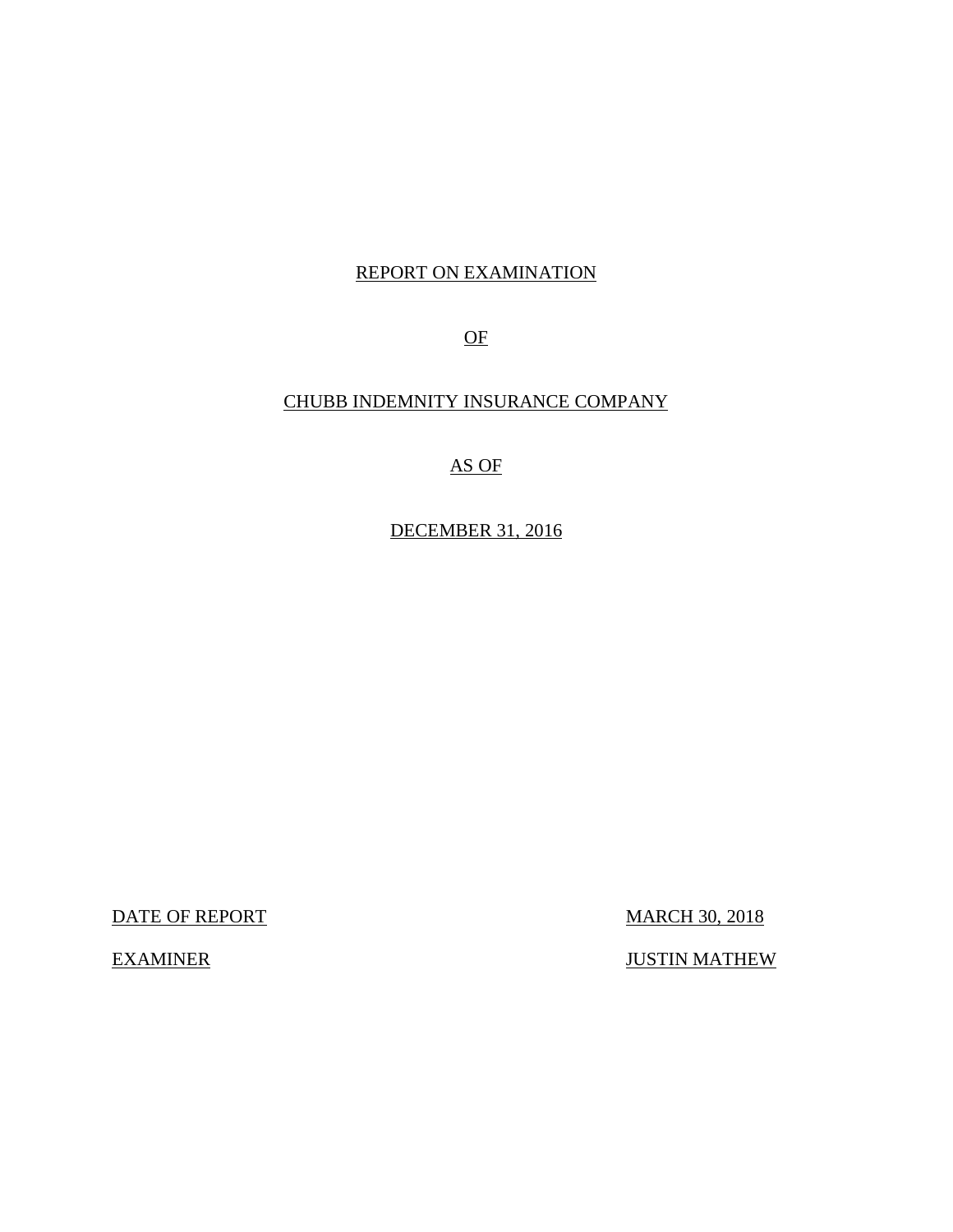### TABLE OF CONTENTS

| ITEM |                                                                                                                                                                            | PAGE NO.                                   |
|------|----------------------------------------------------------------------------------------------------------------------------------------------------------------------------|--------------------------------------------|
| 1.   | Scope of examination                                                                                                                                                       | $\overline{2}$                             |
| 2.   | Description of Company                                                                                                                                                     | 3                                          |
|      | A. Corporate governance<br>B. Territory and plan of operation<br>C. Reinsurance<br>D. Holding company system<br>E. Significant operating ratios<br>F. Accounts and records | 4<br>5<br>$\overline{7}$<br>10<br>12<br>14 |
| 3.   | <b>Financial statements</b><br>A. Balance sheet<br>B. Statement of income<br>C. Capital and surplus account                                                                | 15<br>15<br>17<br>18                       |
| 4.   | Losses and loss adjustment expenses                                                                                                                                        | 19                                         |
| 5.   | Compliance with prior report on examination                                                                                                                                | 19                                         |
| 6.   | Summary of comments and recommendations                                                                                                                                    | 20                                         |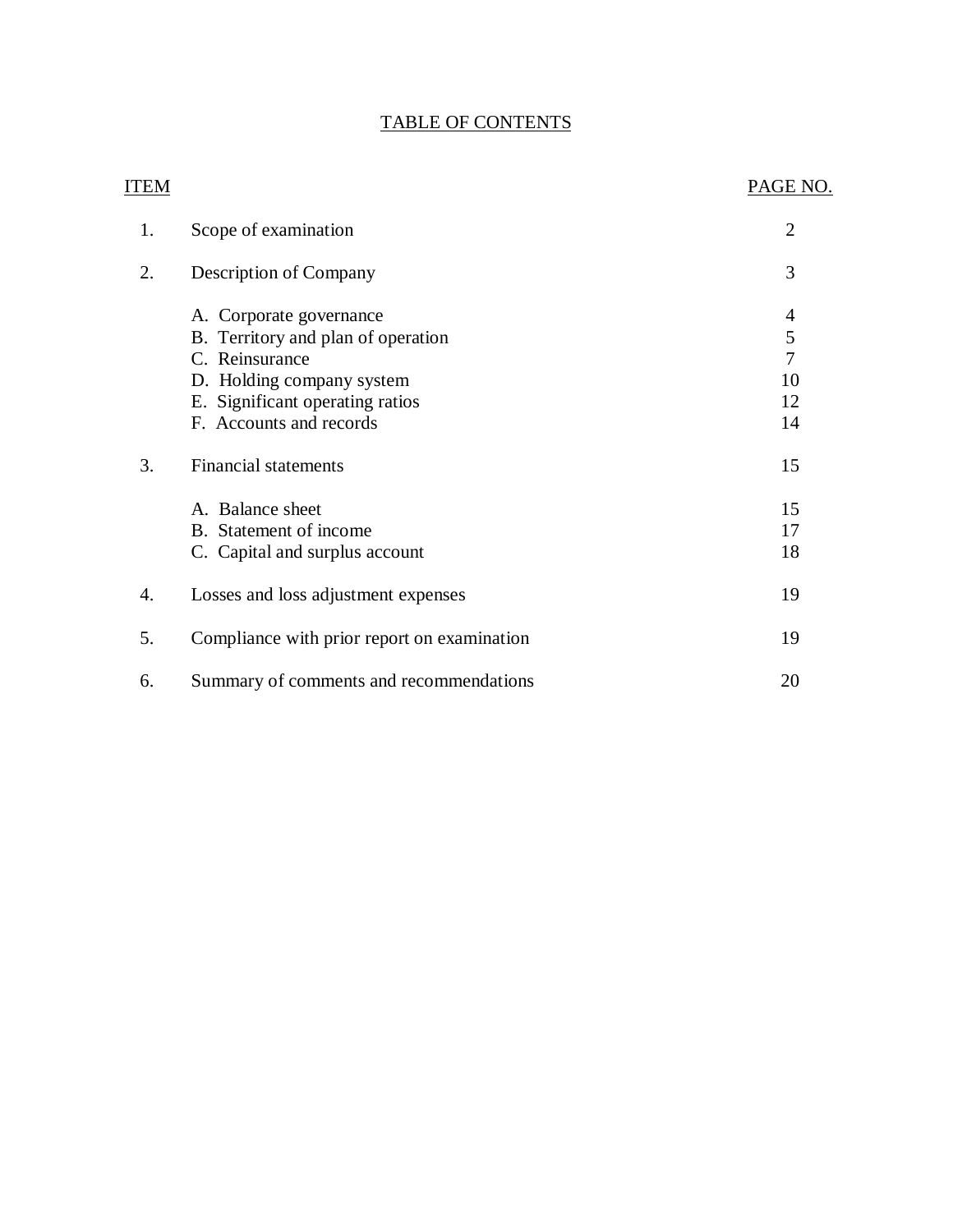

## NEW YORK STATE *DEPARTMENTof*  FINANCIAL SERVICES

Andrew M. Cuomo **Maria T. Vullo** Maria T. Vullo Governor Superintendent

March 30, 2018

Honorable Maria T. Vullo Superintendent Albany, New York 12257

Madam:

Pursuant to the requirements of the New York Insurance Law, and in compliance with the instructions contained in Appointment Number 31571 dated March 6, 2017, attached hereto, I have made an examination into the condition and affairs of Chubb Indemnity Insurance Company as of December 31, 2016, and submit the following report thereon.

Wherever the designation "the Company" appears herein without qualification, it should be understood to indicate Chubb Indemnity Insurance Company.

Wherever the term "Department" appears herein without qualification, it should be understood to mean the New York State Department of Financial Services.

The examination was conducted at the Company's office located at 202A Hall's Mill Road, Whitehouse Station, New Jersey 08889.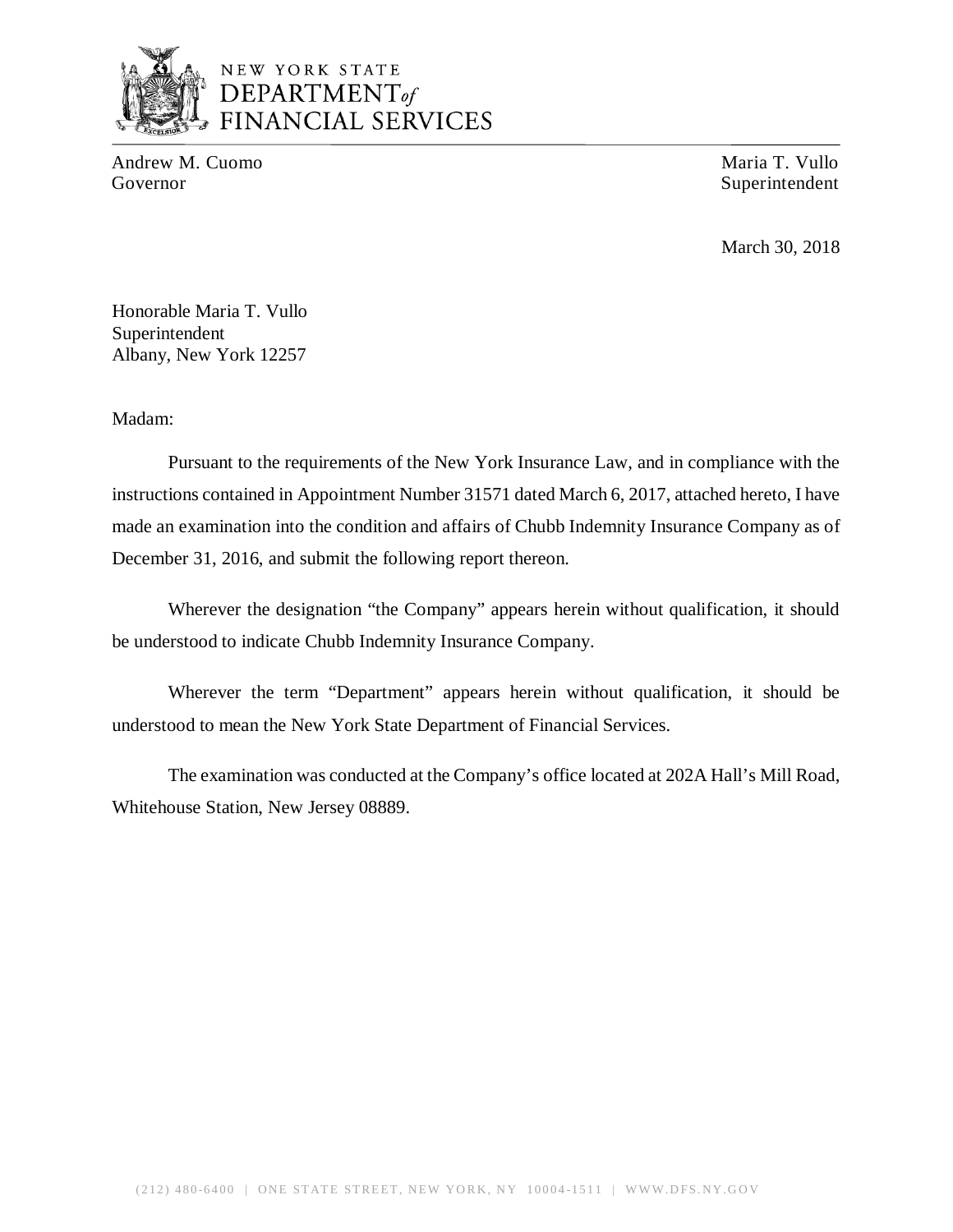### 1. **SCOPE OF EXAMINATION**

The Department has performed an examination of the Company*,* a multi-state insurer. The previous examination was conducted as of December 31, 2011. This examination covered the five-year period from January 1, 2012 through December 31, 2016. Transactions occurring subsequent to this period were reviewed where deemed appropriate by the examiner.

The examination was conducted in conjunction with the state of Indiana, which was the lead state of the Chubb Group. The examination was performed concurrently with the examinations of the following insurers:

### **Company** State of Domicile

### Chubb Custom Insurance Company New Jersey Chubb Insurance Company of New Jersey New Jersey Chubb Lloyds Insurance Company of Texas Texas Chubb National Insurance Company Indiana Executive Risk Indemnity Inc. Delaware Executive Risk Specialty Insurance Company Connecticut Federal Insurance Company Indiana Great Northern Insurance Company Indiana Pacific Indemnity Company Wisconsin Vigilant Insurance Company New York

Texas Pacific Indemnity Company ("TPIC"), a Texas domiciled insurer, was examined in the prior coordinated examination as of December 31, 2011. It is noted TPIC is not part of this coordinated examination due to a merger with Pacific Indemnity Company effective September 30, 2017.

Other states participating in this examination were Connecticut, Delaware, New Jersey, Texas and Wisconsin.

This examination was conducted in accordance with the National Association of Insurance Commissioners ("NAIC") Financial Condition Examiners Handbook ("Handbook"), which requires that we plan and perform the examination to evaluate the financial condition and identify current and prospective risks of the Company by obtaining information about the Company including corporate governance, identifying and assessing inherent risks within the Company and evaluating system controls and procedures used to mitigate those risks. This examination also includes assessing the principles used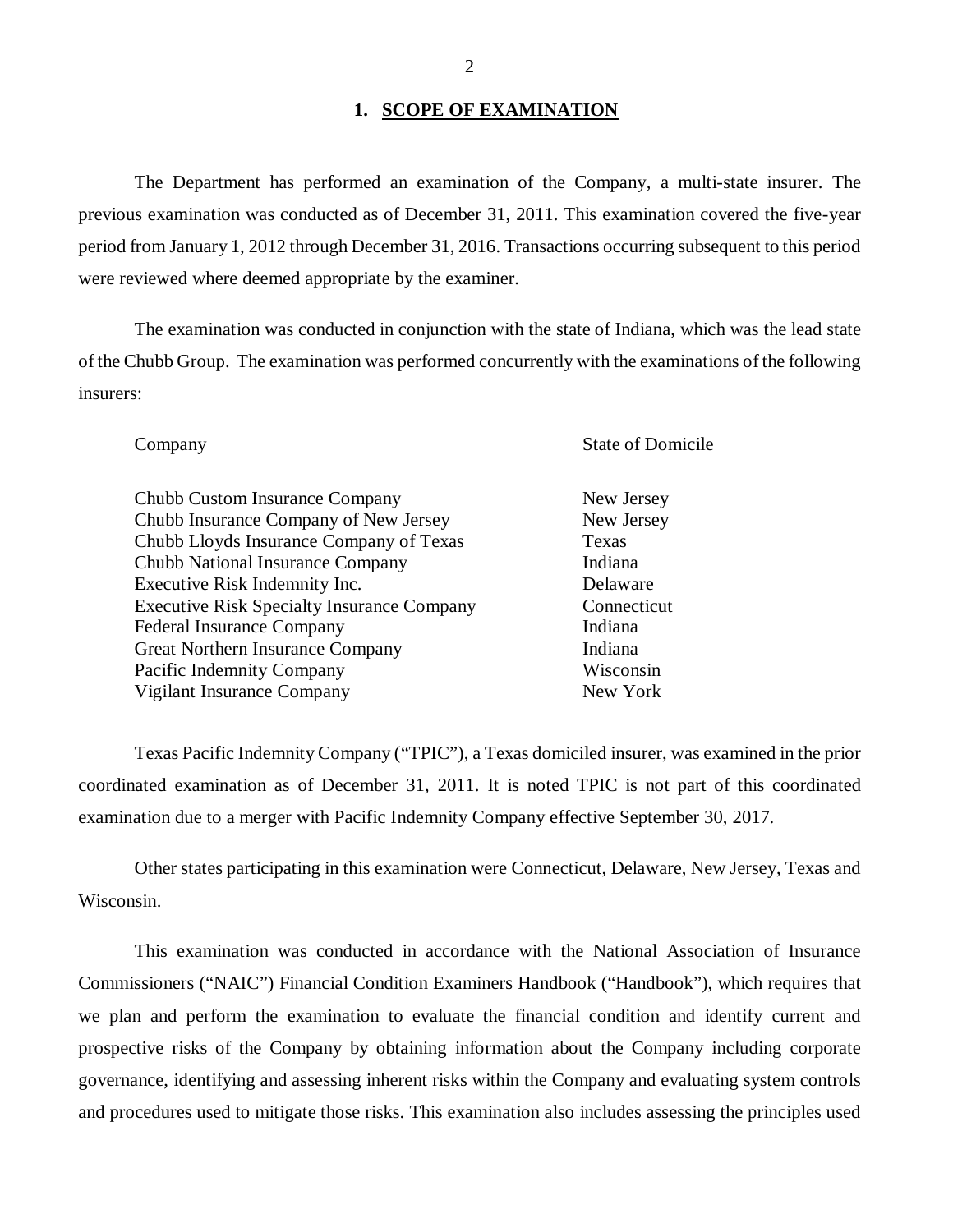and significant estimates made by management, as well as evaluating the overall financial statement presentation, management's compliance with New York Laws, statutory accounting principles, and annual statement instructions.

This examination report includes, but is not limited to, the following:

Company history Management and control Territory and plan of operation Holding company description Reinsurance Loss review and analysis Financial statement presentation Significant subsequent events Summary of recommendations

A review was also made to ascertain what action was taken by the Company with regard to comments and recommendations contained in the prior report on examination.

This report on examination is confined to financial statements and comments on those matters that involve departures from laws, regulations or rules, or that are deemed to require explanation or description.

#### **2. DESCRIPTION OF COMPANY**

The Company was incorporated under the laws of the State of New York as the Sun Indemnity Company on November 3, 1922; it later changed its name to Sun Insurance Company of New York. The Company commenced business on January 1, 1923. The present name was adopted on February 3, 1994.

The Company is wholly-owned by Federal Insurance Company ("FIC"), which is domiciled in the State of Indiana. FIC was wholly-owned by the Chubb Corporation ("Chubb"), a New Jersey domiciled Holding Corporation. On June 30, 2015, Chubb entered into an agreement and plan of merger with ACE Limited ("ACE"), a company organized under the laws of Switzerland, and William Investment Holdings Corporation, a New Jersey corporation and a wholly-owned indirect subsidiary of ACE, which provided for the acquisition of Chubb by ACE.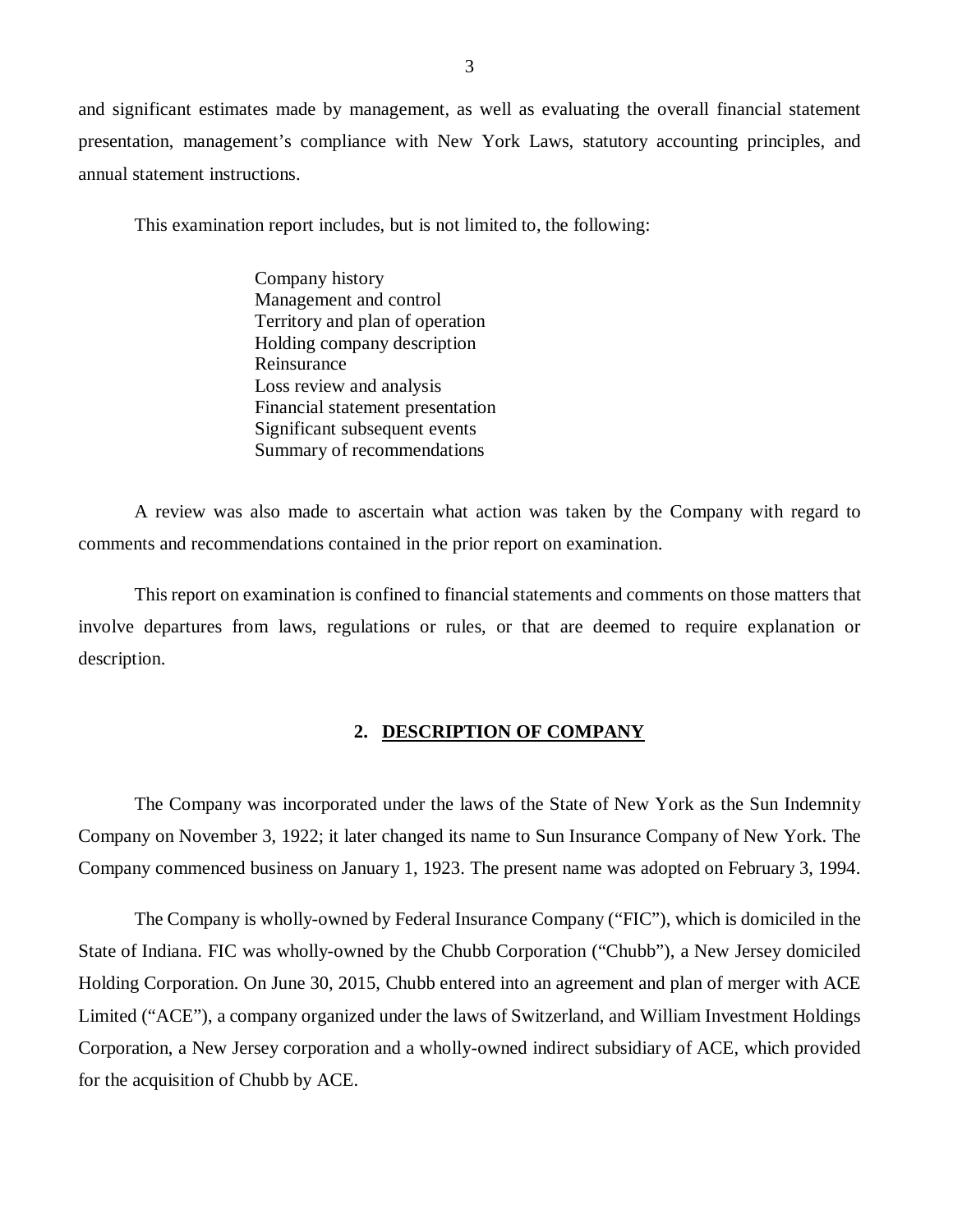<span id="page-5-0"></span>On January 14, 2016, ACE, now known as Chubb Limited completed the acquisition of Chubb, a leading provider of middle-market commercial, specialty, surety and personal insurance for approximately \$29.5 billion, comprising \$14.3 billion in cash and \$15.2 billion in newly-issued stock, based on the Chubb Limited closing price on the acquisition date. In addition, Chubb Limited assumed outstanding equity awards to employees and directors with an attributed value of approximately \$323 million. The total consideration was \$29.8 billion.

The Company is a member of the Chubb Group of Insurance Companies ("Chubb Group"). As of December 31, 2016, the Chubb Group consisted of the following members:

**Company** State of Domicile

| Chubb Custom Insurance Company ("CCIC")              | New Jersey  |
|------------------------------------------------------|-------------|
| Chubb Indemnity Insurance Company ("CIIC")           | New York    |
| Chubb Insurance Company of New Jersey ("CICN")       | New Jersey  |
| Chubb Lloyds Insurance Company of Texas ("CLIC")     | Texas       |
| Chubb National Insurance Company ("CNIC")            | Indiana     |
| Executive Risk Indemnity Inc. ("ERII")               | Delaware    |
| Executive Risk Specialty Insurance Company ("ERSIC") | Connecticut |
| Federal Insurance Company ("FIC")                    | Indiana     |
| Great Northern Insurance Company ("GNIC")            | Indiana     |
| Pacific Indemnity Company ("PIC")                    | Wisconsin   |
| Texas Pacific Indemnity Company ("TPIC")             | Texas       |
| Vigilant Insurance Company ("VIC")                   | New York    |

### A. Corporate Governance

Pursuant to the Company's charter and by-laws, management of the Company is vested in a board of directors consisting of not less than seven nor more than twenty-one members. The board meets four times during each calendar year. At December 31, 2016, the board of directors was comprised of the following seven members:

| Name and Residence      | <b>Principal Business Affiliation</b> |
|-------------------------|---------------------------------------|
| Christopher John Kearns | Director,                             |
| New York, New York      | Chubb Indemnity Insurance Company     |
| Paul Joseph Krump       | Chairman and President,               |
| Mendham, New Jersey     | Chubb Indemnity Insurance Company     |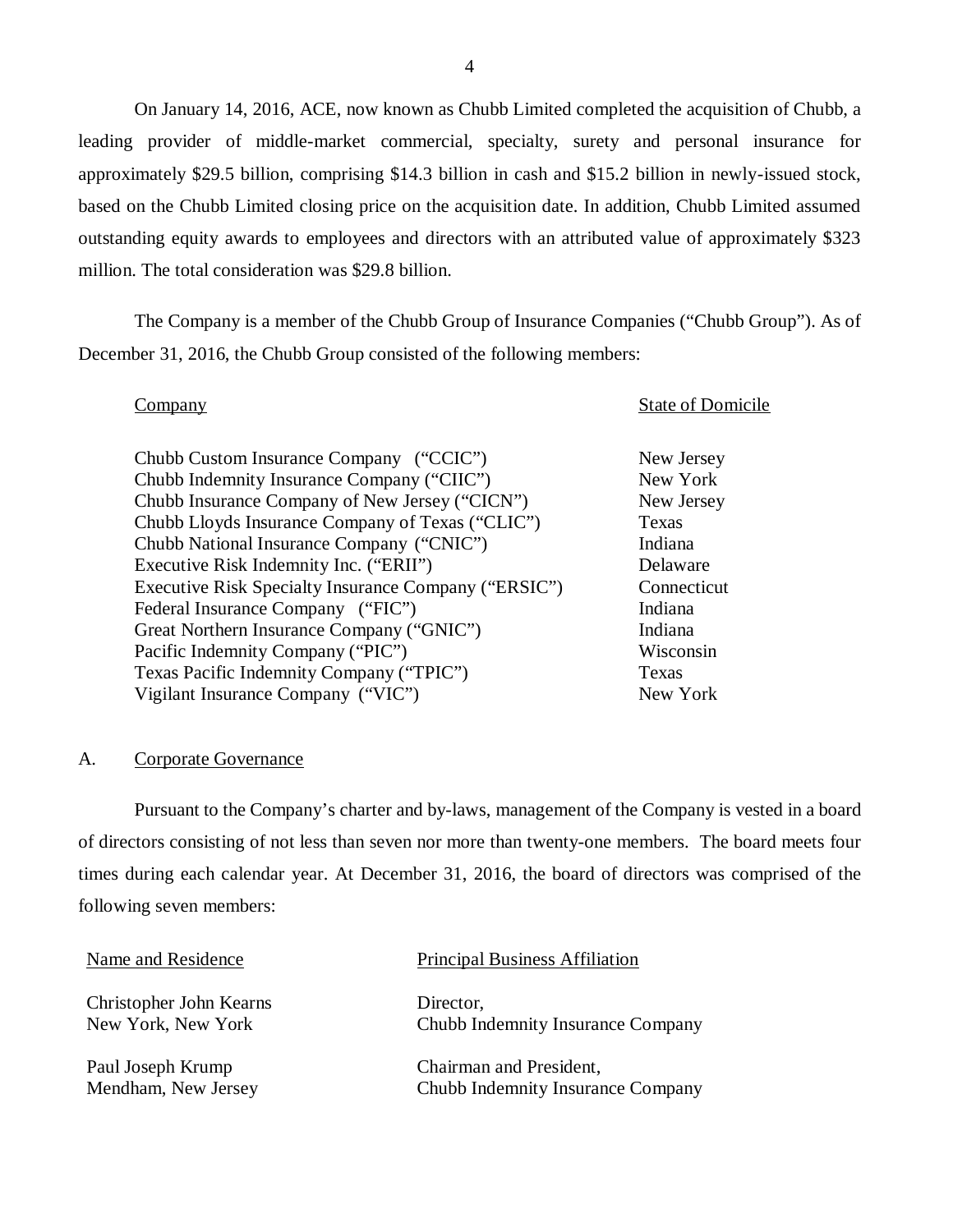John Joseph Lupica President,

Harold Lawrence Morrison, Jr. Director,

Kevin Michael Rampe Director,

### <span id="page-6-0"></span>Name and Residence Principal Business Affiliation

Newtown, Pennsylvania Ace American Insurance Company

Basking Ridge, New Jersey Chubb Indemnity Insurance Company

Paul Gerard O'Connell Senior Vice President and Chief Actuary, Princeton, New Jersey Chubb Indemnity Insurance Company

New Hope, Pennsylvania Chubb Indemnity Insurance Company

Drew Kiehn Spitzer Executive Vice President, Chief Financial Summit, New Jersey **Officer and Treasurer**, Chubb Indemnity Insurance Company

As of December 31, 2016, the principal officers of the Company were as follows:

Name Title

John Paul Taylor Senior Vice President

Paul Joseph Krump Chairman and President Drew Kiehn Spitzer Executive Vice President, Chief Financial Officer and Treasurer Paul Gerard O'Connell Senior Vice President and Chief Actuary

### B. Territory and Plan of Operation

As of December 31, 2016, the Company was licensed to write business in all fifty states, as well as the District of Columbia.

As of the examination date, the Company was authorized to transact the kinds of insurance as defined in the following numbered paragraphs of Section 1113(a) of the New York Insurance Law:

| <u>Paragraph</u> | Line of Business       |
|------------------|------------------------|
|                  | Accident & health      |
|                  | Fire                   |
| 5                | Miscellaneous property |
| 6                | Water damage           |
|                  | Burglary and theft     |
|                  | <b>Glass</b>           |
|                  | Boiler and machinery   |
|                  |                        |

5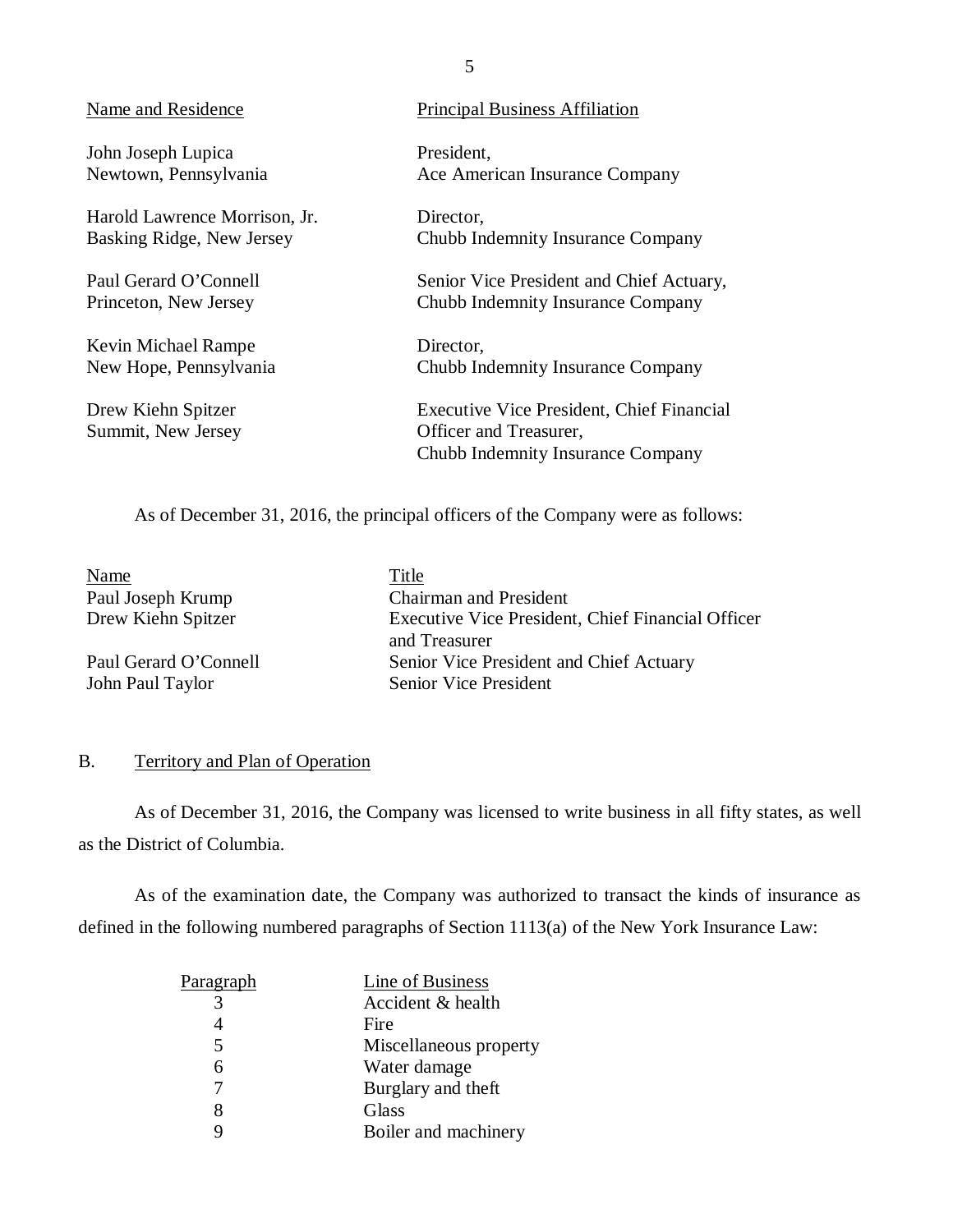| Paragraph      | Line of Business                               |
|----------------|------------------------------------------------|
| 10             | Elevator                                       |
| 11             | Animal                                         |
| 12             | Collision                                      |
| 13             | Personal injury liability                      |
| 14             | Property damage liability                      |
| 15             | Workers' compensation and employers' liability |
| 16             | Fidelity and surety                            |
| 17             | Credit                                         |
| 19             | Motor vehicle and aircraft physical damage.    |
| 20             | Marine and inland marine                       |
| 21             | Marine protection and indemnity                |
| 26(A)(B)(C)(D) | Gap                                            |
| 27             | Prize indemnification                          |
| 29             | Legal services                                 |

The Company is also authorized to transact such workers' compensation insurance as may be incident to coverages contemplated under paragraphs 20 and 21 of Section 1113(a), including insurance described in the Longshore and Harbor Workers' Compensation Act (Public Law No. 803, 69<sup>th</sup> Congress as amended; 33 USC Section 901 et seq. as amended), and as authorized by Section 4102(c), insurance of every kind or description outside of the United States and reinsurance of every kind or description. In addition, the Company is licensed to do within this State the business of special risk insurance pursuant to Article 63 of the New York Insurance Law.

Based upon the lines of business for which the Company is licensed and the Company's current capital structure, and pursuant to the requirements of Articles 13 and 41 of the New York Insurance Law, the Company is required to maintain a minimum surplus to policyholders in the amount of \$35,000,000.

The following schedule shows the direct and assumed premiums written by the Company for the period under examination:

| Calendar Year | <b>Direct Premiums</b> | <b>Assumed Premiums</b> | <b>Total Gross Premiums</b> |
|---------------|------------------------|-------------------------|-----------------------------|
| 2012          | \$405,671,870          | \$46,407,855            | \$452,079,725               |
| 2013          | \$382,929,100          | \$47,734,090            | \$430,663,190               |
| 2014          | \$383,631,654          | \$49,276,462            | \$432,908,116               |
| 2015          | \$409,279,635          | \$50,642,126            | \$459,921,761               |
| 2016          | \$439,194,547          | \$48,779,352            | \$487,973,899               |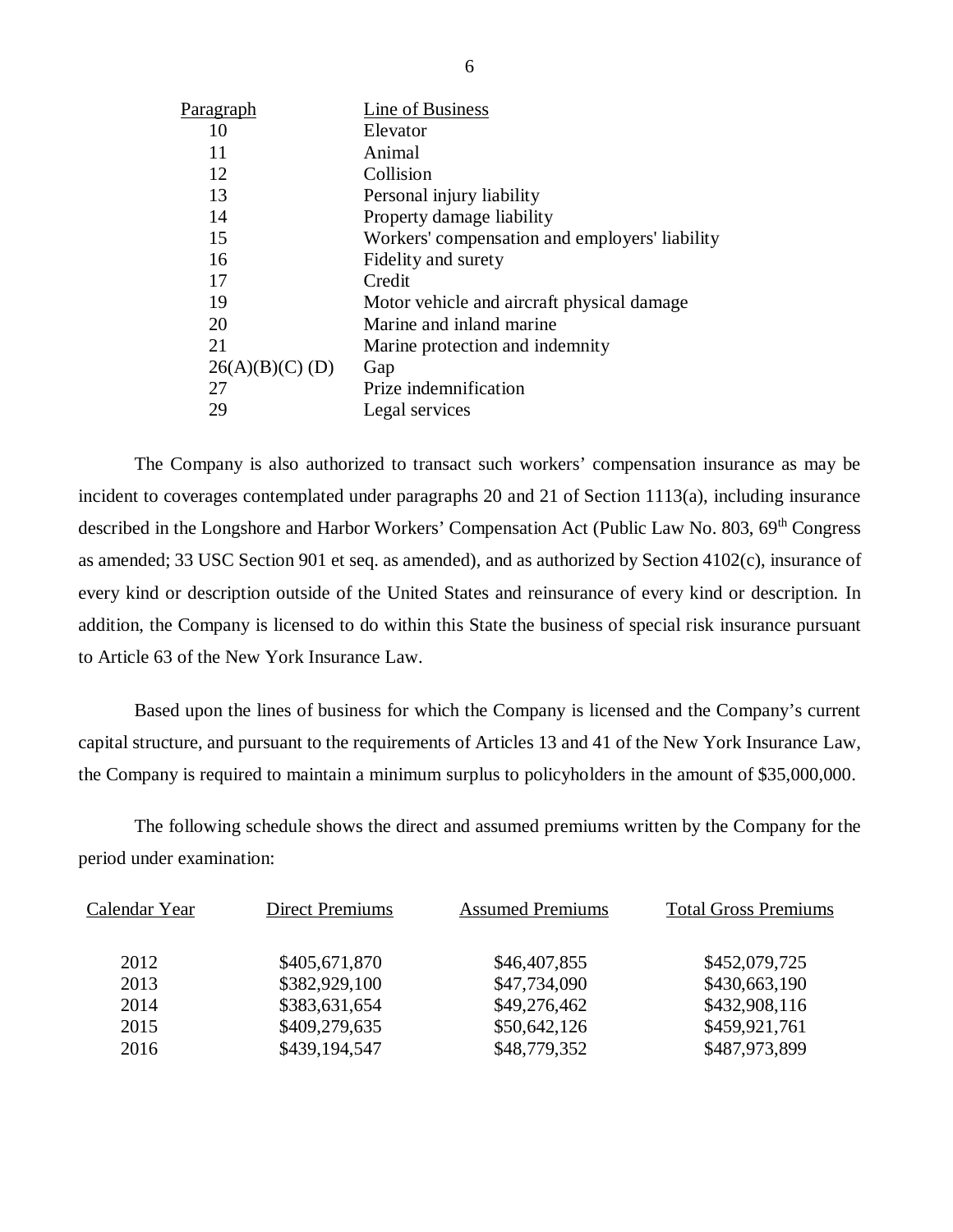<span id="page-8-0"></span>Approximately 66% of the Company's direct writings in 2016 were concentrated in New York, California, Minnesota, Pennsylvania and Illinois. Major product lines written direct and assumed in 2016 were in workers' compensation (56.0%), homeowners multiple peril (20.7%), inland marine (5.7%) and other liability – occurrence (5.4%). The Company's products and services are distributed through brokers, independent agents and various forms of direct marketing. The Company has a substantial presence in the United States with a broad variety of coverages serving large corporate and upper middle market accounts, middle market and small commercial accounts, and personal lines. As of December 31, 2016, there were a total of 152 producer corporations for the Company.

Due to the intercompany pooling agreement (described in Section 2C of this report), the net exposure of the Company is significantly different than its direct exposure. At December 31, 2016, the Company reported \$31,683,995 in net premiums written, \$439,194,547 in direct premiums written and \$48,779,352 in assumed premiums written.

### C. Reinsurance

### Intercompany Pooling Agreement

Effective October 1, 2006, the Company and eight other affiliates participate in an intercompany pooling agreement, the Chubb Group Reinsurance Pool ("the Pool"). This agreement covers substantially all business, with the exception of foreign business, the run-off of an old aircraft voluntary pool and certain asbestos and environmental losses from policies written by Pacific Indemnity Company prior to its acquisition. Federal Insurance Company is the lead insurer with a 68.5% participation in the Pool.

The Chubb Group Reinsurance Pool differs from traditional pooling agreements where participants cede all of their business to a lead reinsurer, who then retrocedes back to each pool participant according to their pool participation percentage. In the Chubb Group Reinsurance Pool, each participating company retains a percentage of its direct business equal to its pool participation percentage and cedes the remainder to the other pool participants. Each participating company also assumes its participation percentage from each of the other pool participants. Although the methodology utilized by the Pool differs from a "traditional" pooling agreement, the net financial results are identical.

The Company has a 0.5% share in the pool. The following chart shows the other Pool participants, their participation percentage, the ceded premiums to each, and the reinsurance recoverable due from each, as reported in the Company's 2016 Schedule F: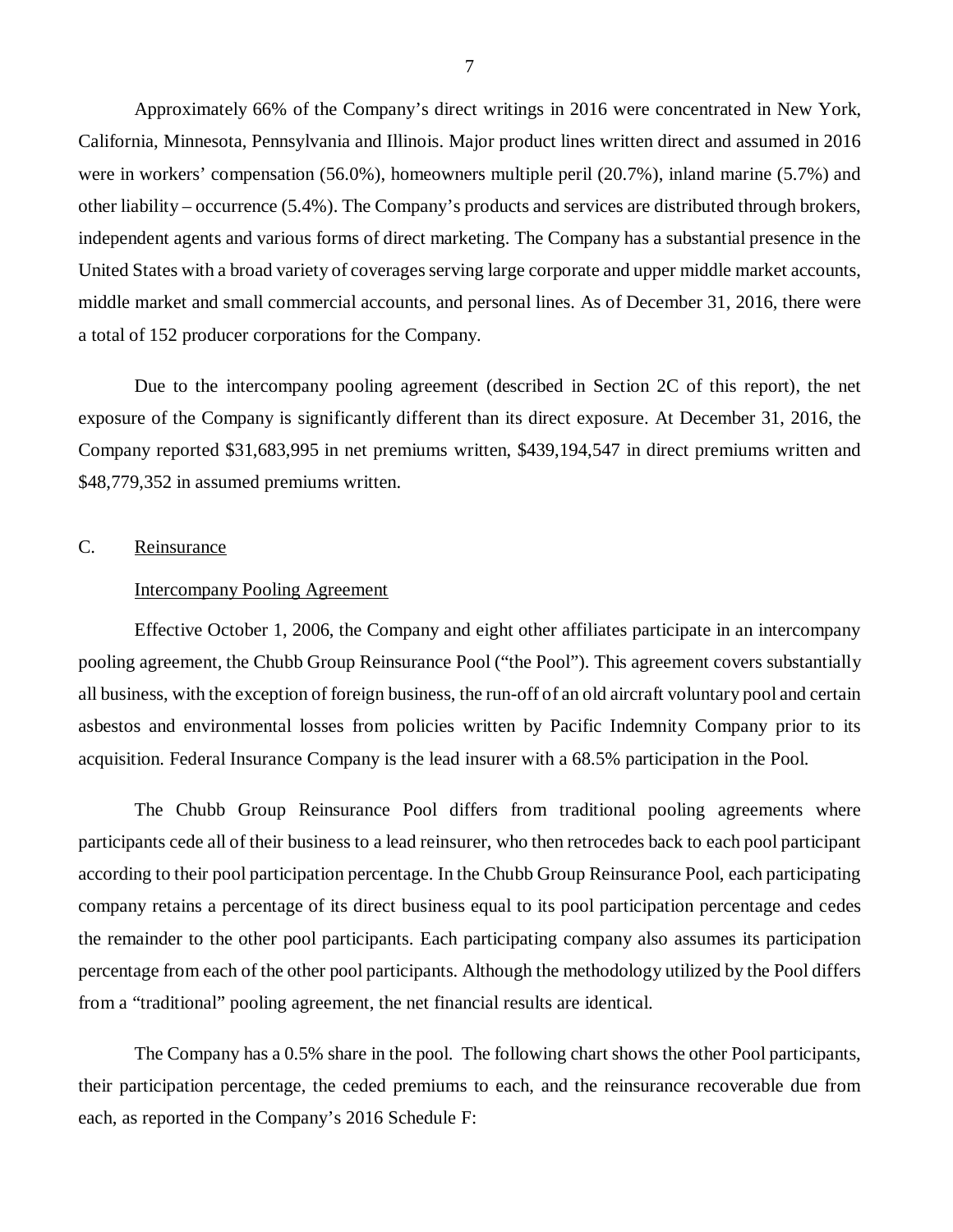| Pool         | Pooling<br>Participation |                            |                            |
|--------------|--------------------------|----------------------------|----------------------------|
| Participants | Percentage               | <b>Ceded Premiums</b>      | Reinsurance Recoverable    |
| <b>FIC</b>   | 68.5%                    | \$300,861,000              | \$501,953,000              |
| <b>PIC</b>   | 17.0%                    | \$74,663,000               | \$124,572,000              |
| ERII         | 8.0%                     | \$35,136,000               | \$58,621,000               |
| <b>GNIC</b>  | 4.0%                     | \$17,568,000               | \$29,311,000               |
| <b>CCIC</b>  | 0.5%                     | $\mathcal{S}$<br>2,196,000 | $\mathcal{S}$<br>3,662,000 |
| <b>CNIC</b>  | 0.5%                     | $\mathcal{S}$<br>2,196,000 | $\mathcal{S}$<br>3,662,000 |
| <b>ERSIC</b> | 0.5%                     | $\mathcal{S}$<br>2,196,000 | \$<br>3,662,000            |
| <b>VIC</b>   | 0.5%                     | \$<br>2,196,000            | $\mathcal{S}$<br>3,662,000 |

The remaining three Chubb Group members, which are non-participants in the pooling agreement, cede 100% of their business to one of the other companies within the Chubb Group. This business is then included within the Chubb Pool. Texas Pacific Indemnity Company cedes 100% of its business to PIC, Chubb Insurance Company of New Jersey cedes 100% of its business to FIC and Chubb Lloyds Insurance Company of Texas cedes 100% of its business to GNIC.

The intercompany pooling agreement was submitted to and approved by the Department pursuant to the provisions of Section 1505(d) of the New York Insurance Law.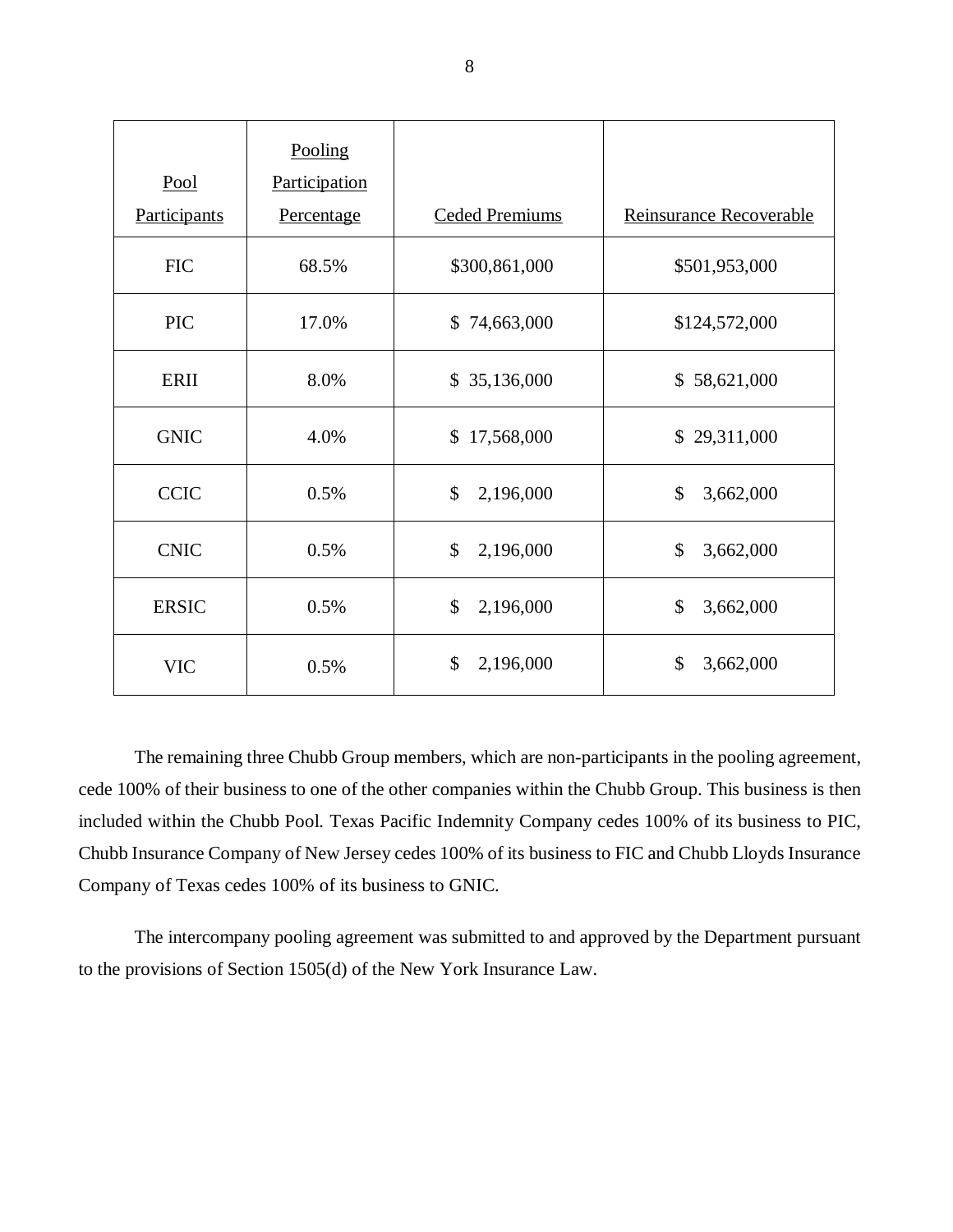#### 20% Net Liabilities Quota Share Reinsurance Agreement

Effective January 2016, the Company entered into a net liabilities quota share reinsurance agreement with affiliate, ACE P&C where the reinsurer accepts a 20% pro rata quota share of the Company's net liability for losses occurring, claims made or claims discovered subject to the following loss limits:

- (i) aggregate accident year loss ratio cap of 150% of Net Earned Premium, gross of ceding commission; once such loss ratio cap is breached, the reinsurer shall have no further liability hereunder;
- (ii) the reinsurer's 20% pro rata share of  $$500,000,000$  (or  $$100,000,000$ ) for all Losses arising out of one Loss Occurrence as that term is defined in the relevant external property catastrophe reinsurance agreements to which the Company is a party.
- (iii) the reinsurer's 20% pro rata share of  $$500,000,000$  (or  $$100,000,000$ ) for all Losses in the aggregate with respect to "Acts of Terrorism" or "cyber risk", both as defined in the relevant external reinsurance agreements to which the Company is a party.

Subsequent to the examination period, effective January 1, 2017, the Company amended the net liabilities quota share agreement to reflect the following: the pro rata quota share percentage increases from 20% to 35%. As a result of such pro rata quota share increase, the per Loss Occurrence, cyber risk and Acts of Terrorism limits in the agreement also have increased in the same proportion, from \$100,000,000 to \$175,000,000. In addition, the Net Earned Premium ceded under the Agreement has also changed from 20% to 35% to reflect this new increased cession.

The Company also participated in Chubb Limited's core property catastrophe reinsurance program. This program provides protection against natural catastrophes impacting primary property operations.

In 2016, the Company ceded approximately \$456,290,000 in premiums. Per the terms of the intercompany pooling agreement, approximately \$437,012,000 was ceded to pool members. Approximately \$14,171,000 was ceded to non-pool affiliates, ACE Property & Casualty Insurance Company ("ACE P&C") and ACE American Insurance Company ("ACE American"), which have authorized insurer status. Approximately \$4,876,000 was ceded to external non-affiliated reinsurers as follows: \$2,861,000 (Authorized), \$1,285,000 (Unauthorized) and \$730,000 (Certified). The remaining \$231,000 was ceded to unauthorized affiliated reinsurers.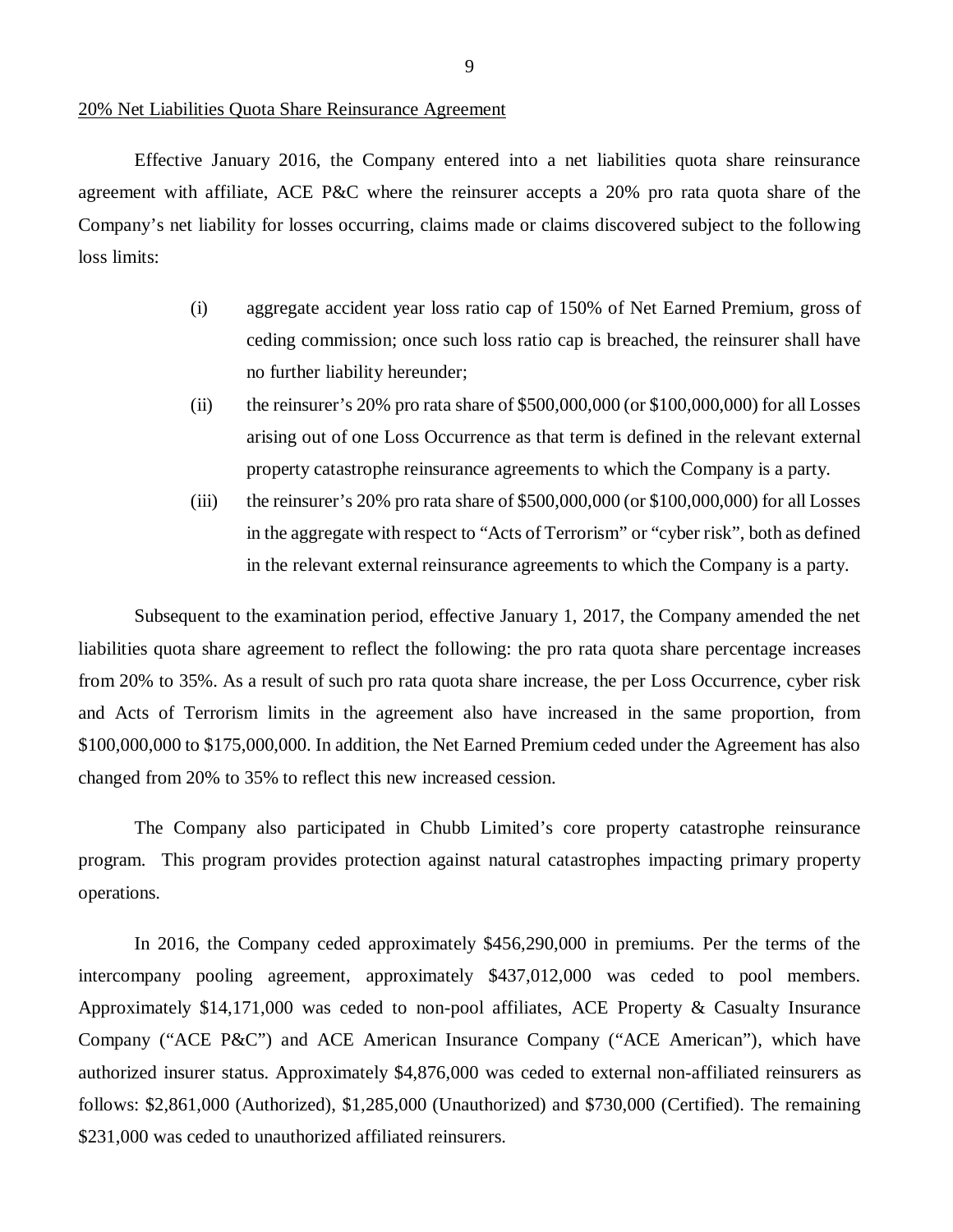<span id="page-11-0"></span>The vast majority of the recoverable amounts reported on Schedule F – Part 3 are not collateralized due to the authorized insurer status of all reinsurers. It is noted that the reinsurance recoverables from FIC (307% of surplus) and PIC (76% of surplus) are the Company's most significant financial items and ultimately, the Company's most significant financial risk is its ability to collect on the reinsurance recoverables. It is noted that FIC and PIC were examined concurrently with the Company and that there were no financial adjustments that impacted the surplus of those companies as a result of the examination.

The quota share reinsurance agreement with affiliate, ACE P&C was reviewed for compliance with Article 15 of the New York Insurance Law. It was noted that the agreement was filed with the Department pursuant to the provisions of Section 1505(d)(2) of the New York Insurance Law.

The intercompany pooling and net liabilities quota share agreements in effect as of the examination date were reviewed and found to contain the required clauses, including an insolvency clause, meeting the requirements of Section 1308 of the New York Insurance Law.

Examination review found that the Schedule F data reported by the Company in its filed annual statement accurately reflected its reinsurance transactions. Additionally, management has represented that all material ceded reinsurance agreements transfer both underwriting and timing risk as set forth in SSAP No. 62R. Representations were supported by an attestation from the Company's Chief Executive Officer and Chief Financial Officer pursuant to the NAIC Annual Statement Instructions. Additionally, examination review indicated that the Company was not a party to any finite reinsurance agreements. All ceded reinsurance agreements were accounted for utilizing reinsurance accounting as set forth in SSAP No. 62R.

### D. Holding Company System

The Company is a member of the Chubb Group of Insurance Companies. The Company is a wholly-owned subsidiary of Federal Insurance Company, an Indiana domiciled insurer, which is ultimately controlled by Chubb Limited.

A review of the Holding Company Registration Statement filed with this Department indicated that such filings were complete and were filed in a timely manner pursuant to Article 15 of the New York Insurance Law and Department Regulation 52.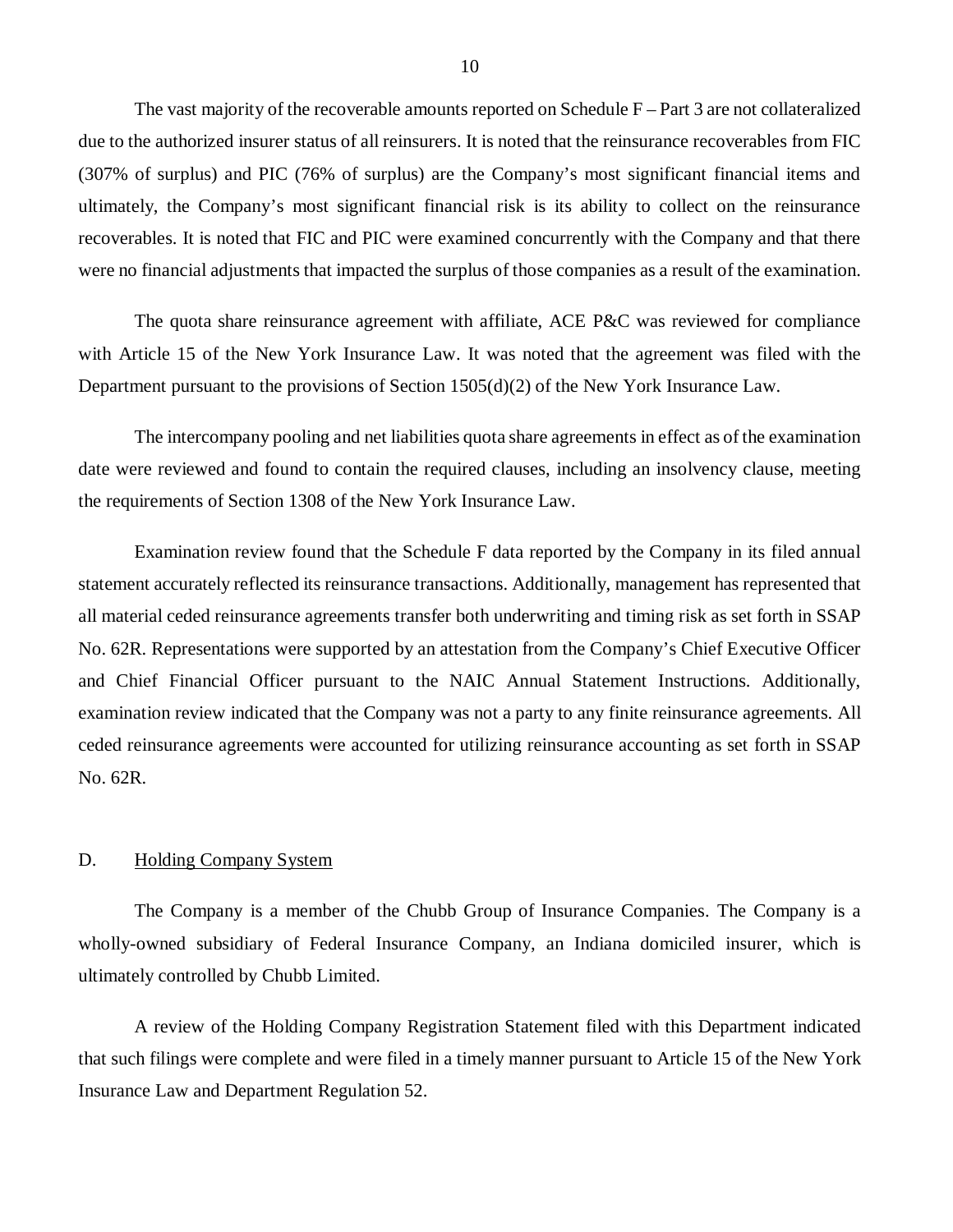The following is an abridged chart of the holding company system at December 31, 2016:

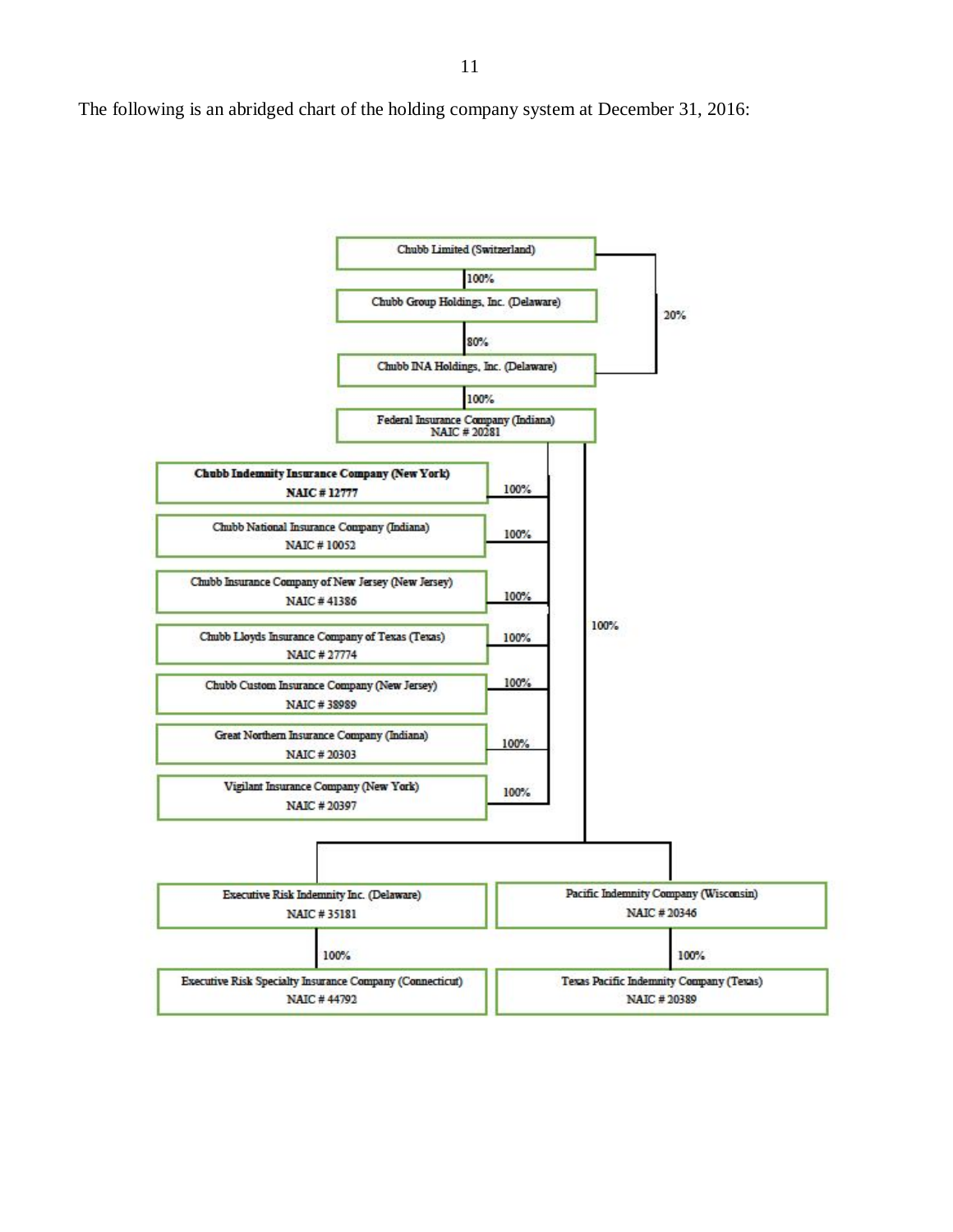#### <span id="page-13-0"></span>Holding Company Agreements

At December 31, 2016, the Company was party to the following agreements with other members of its holding company system:

### Management Agreement

Effective January 1, 1998, the Company engaged FIC to act as the manager for the Company's insurance business and provide financial advisory services. In 2016, the Company paid a management fee to FIC in the amount of \$7,070,782. The agreement was filed with this Department pursuant to Section 1505 of the New York Insurance Law.

#### Intercompany Tax Allocation Agreement

Effective January 15, 2016, the Company is included in a U.S. consolidated federal income tax return with direct and indirect subsidiaries of Chubb Group Holdings, Inc. The agreement provides that any subsidiary having taxable income will pay a tax liability equivalent to what that subsidiary would have paid if it had filed a separate federal income tax return for the year. If the separately calculated federal income tax return for any subsidiary results in a tax loss, the current tax benefit resulting from such loss, to the extent utilizable on a separate return basis, will be paid to that subsidiary. The agreement was filed with this Department pursuant to Section 1505 of the New York Insurance Law and New York Regulation 52.

The Company is also participating in the following management and service contracts:

- 1. Investment Advisory Services Agreement with Chubb Asset Management, Inc.
- 2. Intercompany Allocation Agreement (Allocation of Reinsurance Proceeds for Per Risk and Per Occurrence Agreements) with ACE American Insurance Company and ACE Property & Casualty Insurance Company

### E. Significant Ratios

The Company's operating ratios, computed as of December 31, 2016, fall within the benchmark ranges set forth in the Insurance Regulatory Information System of the National Association of Insurance Commissioners.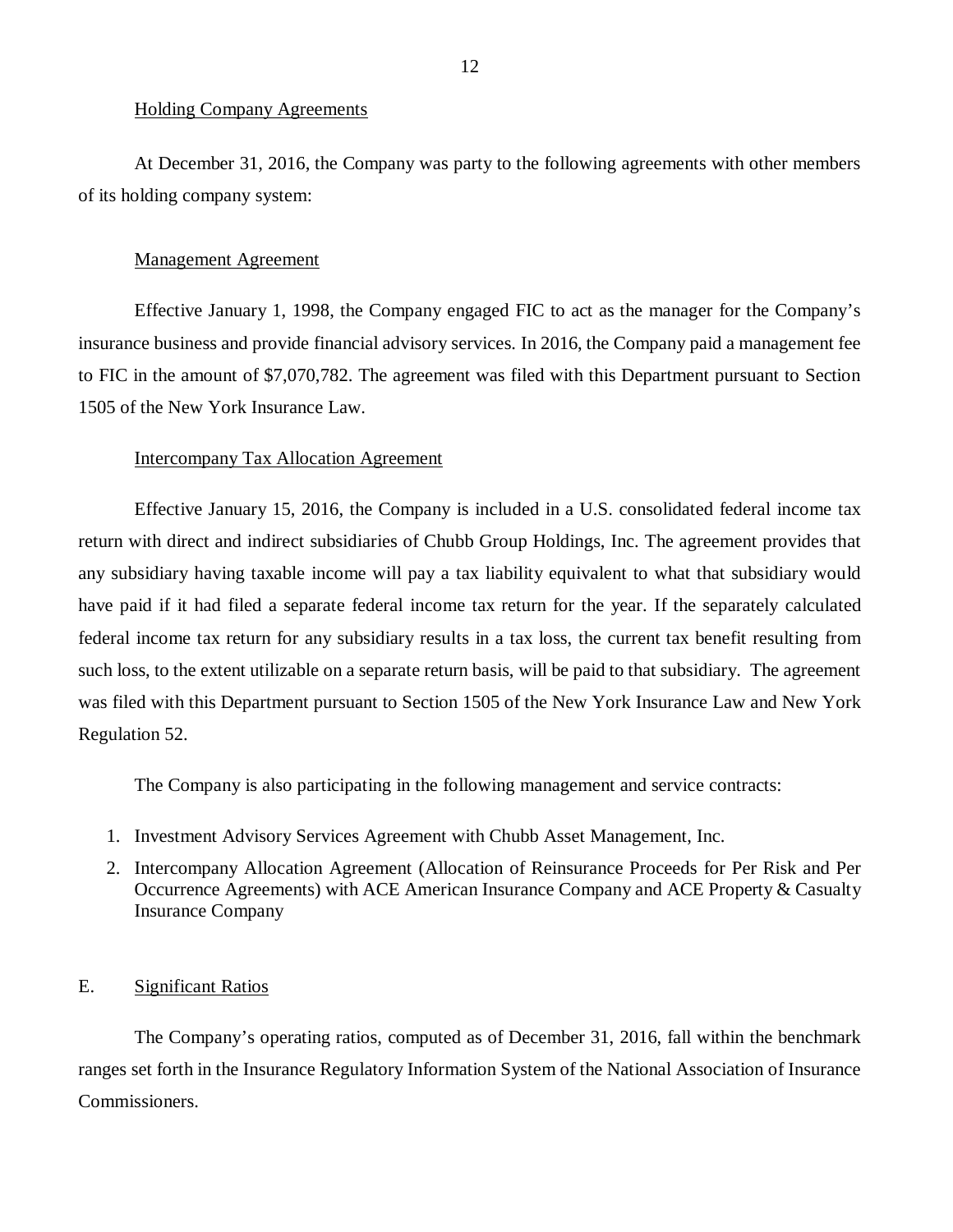| <b>Operating Ratios</b>                                                                | <b>Result</b> |
|----------------------------------------------------------------------------------------|---------------|
| Net premiums written to surplus as regards policyholders                               | 19%           |
| Liabilities to liquid assets (cash and invested assets less investments in affiliates) | 58%           |
| Two-year overall operating                                                             | 68%           |

### Underwriting Ratios

The underwriting ratios presented below are on an earned/incurred basis and encompass the fiveyear period covered by this examination:

|                                              | Amounts       | Ratio   |
|----------------------------------------------|---------------|---------|
| Losses and loss adjustment expenses incurred | \$126,381,720 | 57.39%  |
| Other underwriting expenses incurred         | 64, 231, 371  | 29.17   |
| Net underwriting gain                        | 29,607,631    | 13.44   |
| Premiums earned                              | \$220,220,722 | 100.00% |

The Company's reported risk based capital score ("RBC") was 1,963.3% at 12/31/2016. The RBC is a measure of the minimum amount of capital appropriate for a reporting entity to support its overall business operations in consideration of its size and risk profile. An RBC of 200 or below can result in regulatory action. There were no financial adjustments in this report that impacted the Company's RBC score.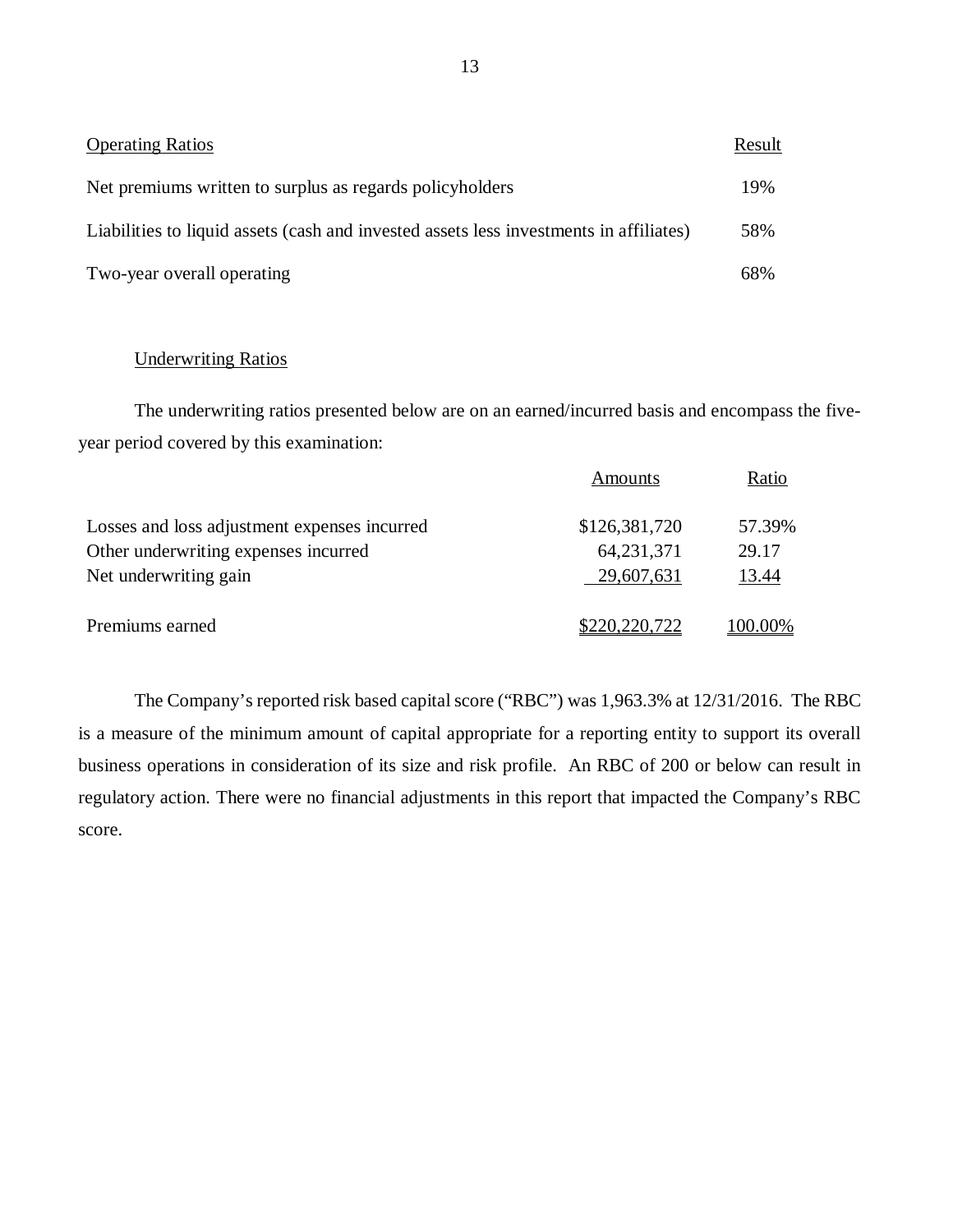### <span id="page-15-0"></span>F. Accounts and Records

### Compliance with Section 312 of the New York Insurance Law

#### Section 312(b) of the New York Insurance Law states, in part, that:

"A copy of the report shall be furnished by such insurer or other person to each member of its board of directors and each such member shall sign a statement which shall be retained in the insurer's files confirming that such member has received and read such report."

The Company was unable to provide such statements. It is recommended that the Company comply with Section 312(b) of the New York Insurance Law by submitting the report on examination to its board of directors and having each director sign a statement and retain a copy that such member has received and read the report.

### Conflict of Interest Statements

The Company was unable to provide all conflict of interest statements signed by its directors, officers and key employees for the examination period. It is recommended that the Company require all of its officers, directors and key employees to complete a conflict of interest questionnaire on an annual basis and ensure that all questionnaires are completed accurately and signed. Additionally, it is recommended that the Company ensure that all completed questionnaires are maintained and available for inspection.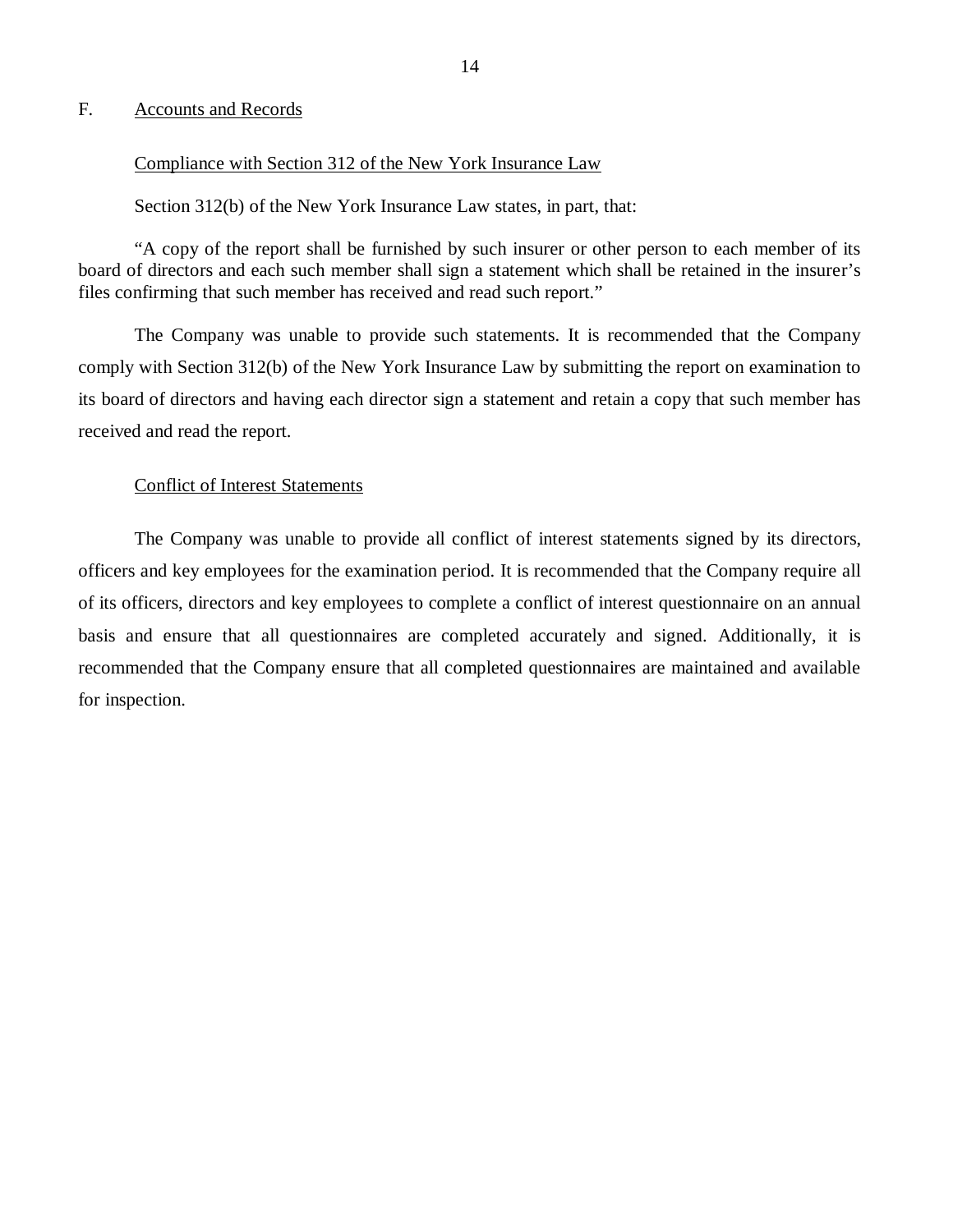### **3. FINANCIAL STATEMENTS**

### A. Balance Sheet

The following shows the assets, liabilities and surplus as regards policyholders as of December

### 31, 2016, as reported by the Company:

| <b>Assets</b>                                              |               | <b>Assets Not</b> | Net Admitted  |
|------------------------------------------------------------|---------------|-------------------|---------------|
|                                                            | Assets        | Admitted          | <b>Assets</b> |
| <b>Bonds</b>                                               | \$250,168,354 |                   | \$250,168,354 |
| Preferred stocks                                           | 2,069,600     |                   | 2,069,600     |
| Cash, cash equivalents and short-term investments          | 6,402,954     |                   | 6,402,954     |
| Other invested assets                                      | 89,415        |                   | 89,415        |
| Receivables for securities                                 | 31,875        |                   | 31,875        |
| Investment income due and accrued                          | 2,207,755     |                   | 2,207,755     |
| Uncollected premiums and agents' balances in the course of |               |                   |               |
| collection                                                 | 44,140,400    |                   | 44,140,400    |
| Deferred premiums, agents' balances and installments       |               |                   |               |
| booked but deferred and not yet due                        | 63,887,610    | 13,393            | 63,874,217    |
| Amounts recoverable from reinsurers                        | 1,345,809     |                   | 1,345,809     |
| Other amounts receivable under reinsurance contracts       | 5,214         |                   | 5,214         |
| Net deferred tax asset                                     | 4,262,896     | 1,621,818         | 2,641,078     |
| Equities and deposits in pools and associations            | 332,826       |                   | 332,826       |
| State surcharges receivable                                | 1,965,053     |                   | 1,965,053     |
| Amounts receivable under high deductible and self-insured  |               |                   |               |
| retention policies                                         | 2,877,407     | 24,578            | 2,852,829     |
| Other assets                                               | 406,043       | 406,043           |               |
| Total assets                                               | \$380,193,211 | \$2,065,832       | \$378,127,379 |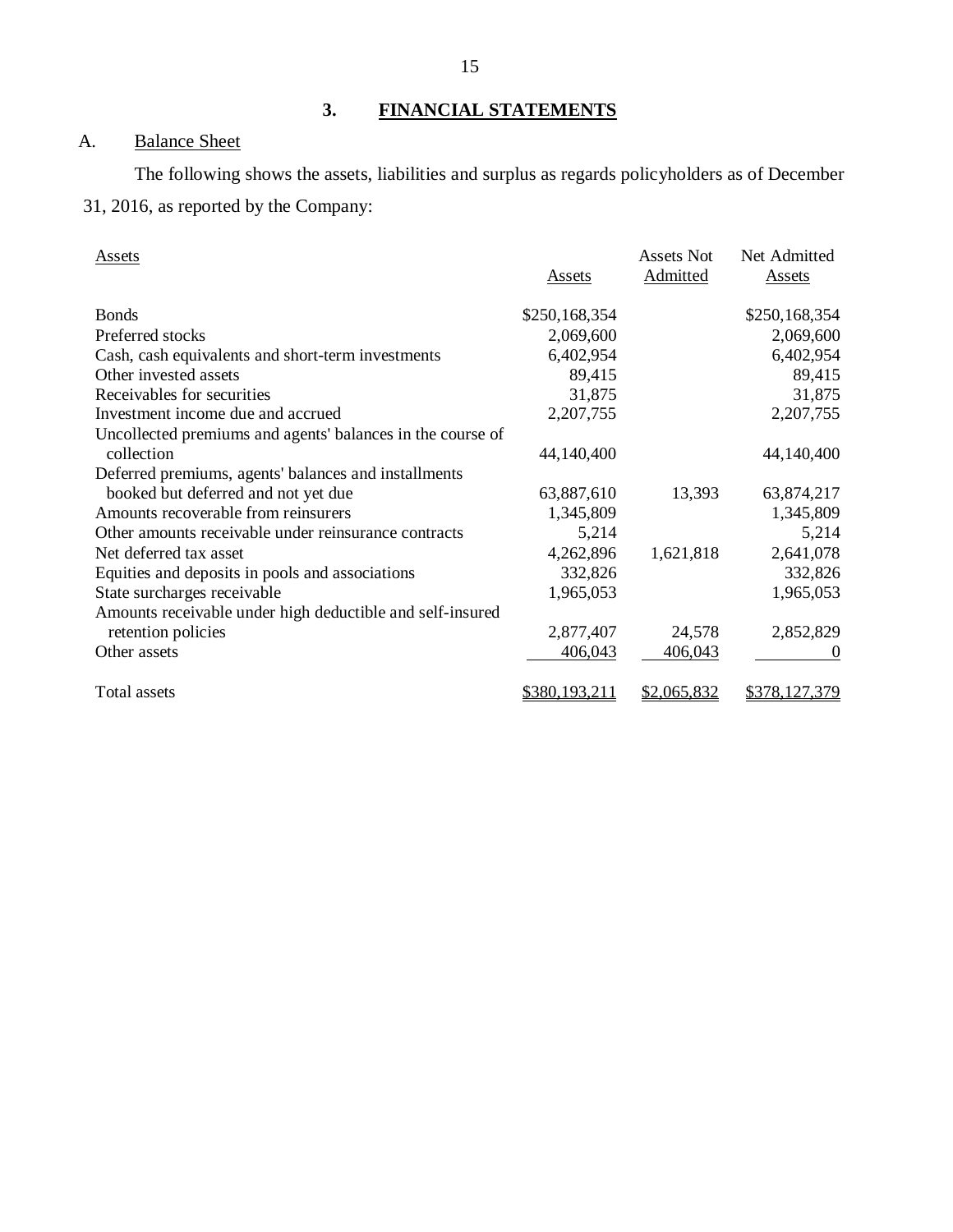### Liabilities, Surplus and Other Funds

| Liabilities                                                    |               |               |
|----------------------------------------------------------------|---------------|---------------|
| Losses and loss adjustment expenses                            |               | \$77,391,715  |
| Commissions payable, contingent commissions and other similar  |               |               |
| charges                                                        |               | 740,391       |
| Other expenses (excluding taxes, licenses and fees)            |               | 1,557,996     |
| Taxes, licenses and fees (excluding federal and foreign income |               |               |
| taxes)                                                         |               | 233,975       |
| Current federal and foreign income taxes                       |               | 1,031,830     |
| Unearned premiums                                              |               | 18,691,109    |
| Advance premium                                                |               | 1,305,396     |
| Dividends declared and unpaid (policyholders)                  |               | 492,919       |
| Ceded reinsurance premiums payable (net of ceding commissions) |               | 56,537,062    |
| Funds held by company under reinsurance treaties               |               | 5,594         |
| Amounts withheld or retained by company for account of others  |               | 2,572,421     |
| Provision for reinsurance                                      |               | 130,099       |
| Payable to parent, subsidiaries and affiliates                 |               | 53,769,258    |
| <b>Total liabilities</b>                                       |               | \$214,459,765 |
| Surplus and other funds                                        |               |               |
| Common capital stock                                           | \$3,500,000   |               |
| Gross paid in and contributed surplus                          | 13,032,725    |               |
| Unassigned funds (surplus)                                     | 147, 134, 889 |               |
| Surplus as regards policyholders                               |               | 163,667,614   |
| Total liabilities, surplus and other funds                     |               | \$378,127,379 |

Note: The Internal Revenue Service has not performed any audits of the examination years. The examiner is unaware of any potential exposure of the Company to any tax assessment and no liability has been established herein relative to such contingency.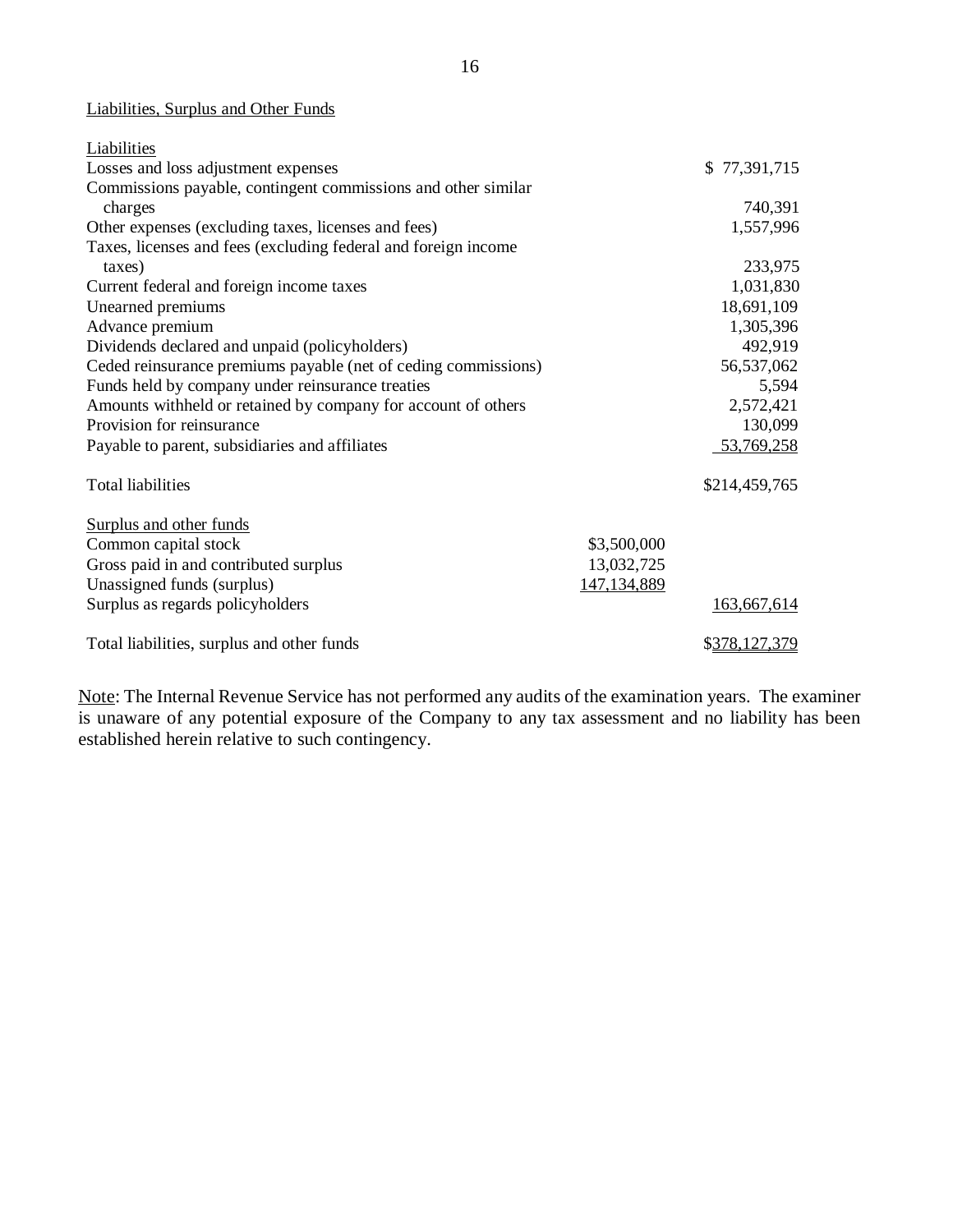### B. Statement of Income

The net income for the examination period as reported by the Company was \$54,772,997 as detailed below:

| Underwriting income                                                                                                                                                                                               |                                               |                    |
|-------------------------------------------------------------------------------------------------------------------------------------------------------------------------------------------------------------------|-----------------------------------------------|--------------------|
| Premiums earned                                                                                                                                                                                                   |                                               | \$220,220,722      |
| Deductions:<br>Losses and loss adjustment expenses incurred<br>Other underwriting expenses incurred<br>Minnesota workers' compensation premium<br>assessment (net of intercompany pooling)<br>LAD program expense | \$126,381,720<br>64,224,848<br>3,278<br>3,245 |                    |
| Total underwriting deductions                                                                                                                                                                                     |                                               | <u>190,613,091</u> |
| Net underwriting gain                                                                                                                                                                                             |                                               | \$29,607,631       |
| Investment income                                                                                                                                                                                                 |                                               |                    |
| Net investment income earned<br>Net realized capital gain                                                                                                                                                         | \$42,271,525<br>2,403,505                     |                    |
| Net investment gain                                                                                                                                                                                               |                                               | 44,675,030         |
| Other income                                                                                                                                                                                                      |                                               |                    |
| Net gain or (loss) from agents' or premium balances charged off<br>Merger integration income (expenses)<br>Miscellaneous income                                                                                   | \$<br>(150, 833)<br>(767, 236)<br>113,922     |                    |
| Total other income                                                                                                                                                                                                |                                               | (804, 147)         |
| Net income before dividends to policyholders and before<br>federal and foreign income taxes                                                                                                                       |                                               | \$73,478,514       |
| Dividends to policyholders                                                                                                                                                                                        |                                               | 996,938            |
| Net income after dividends to policyholders but before federal<br>and foreign income taxes                                                                                                                        |                                               | \$72,481,576       |
| Federal and foreign income taxes incurred                                                                                                                                                                         |                                               | 17,708,579         |
| Net income                                                                                                                                                                                                        |                                               | \$54,772,997       |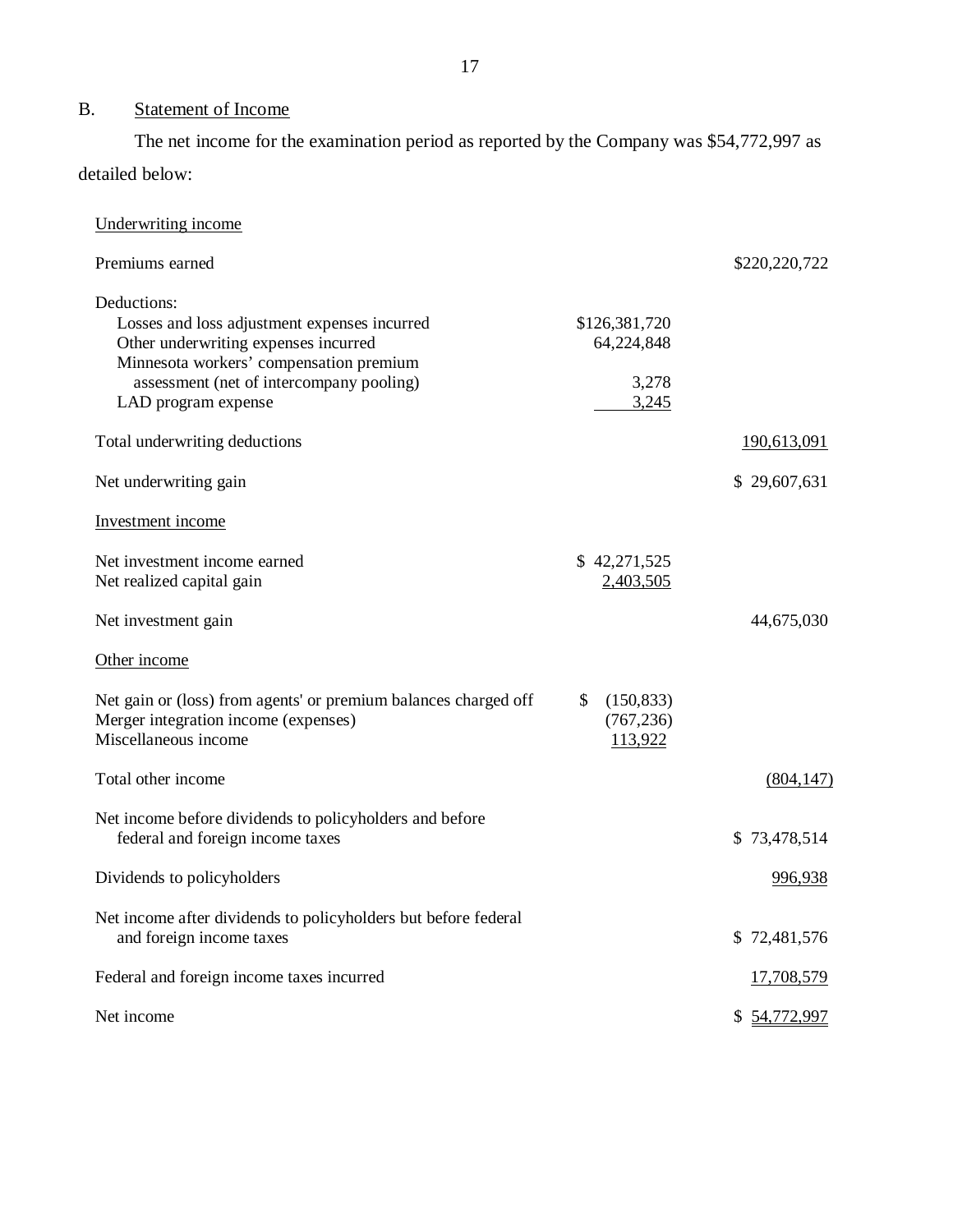### C. Capital and Surplus

Surplus as regards policyholders increased \$55,809,526 during the five-year examination period January 1, 2012 through December 31, 2016 as reported by the Company, detailed as follows:

Surplus as regards policyholders as reported by the Company as of December 31, 2011 \$107,858,088

|                                                                                           | Gains in<br><b>Surplus</b> | Losses in<br><b>Surplus</b> |               |
|-------------------------------------------------------------------------------------------|----------------------------|-----------------------------|---------------|
| Net income                                                                                | \$54,772,997<br>49,809     |                             |               |
| Net unrealized capital losses<br>Change in net deferred income tax                        |                            | \$1,993,949                 |               |
| Change in non-admitted assets                                                             | 3,286,675                  |                             |               |
| Change in provision for reinsurance                                                       | 278,496                    |                             |               |
| Change in additional admitted deferred income<br>tax assets recognized under SSAP No. 10R |                            | 584,502                     |               |
| Total gains and losses                                                                    | 58,387,977                 | 2,578,451                   |               |
| Net increase in surplus                                                                   |                            |                             | \$55,809,526  |
| Surplus as regards policyholders as reported<br>by the Company as of December 31, 2016    |                            |                             | \$163,667,614 |

No adjustments were made to surplus as a result of this examination.

Capital paid in is \$3,500,000 consisting of 20,000 shares of \$175 par value per share common stock. Gross paid in and contributed surplus is \$13,032,725. Gross paid in and contributed surplus did not change during the examination period.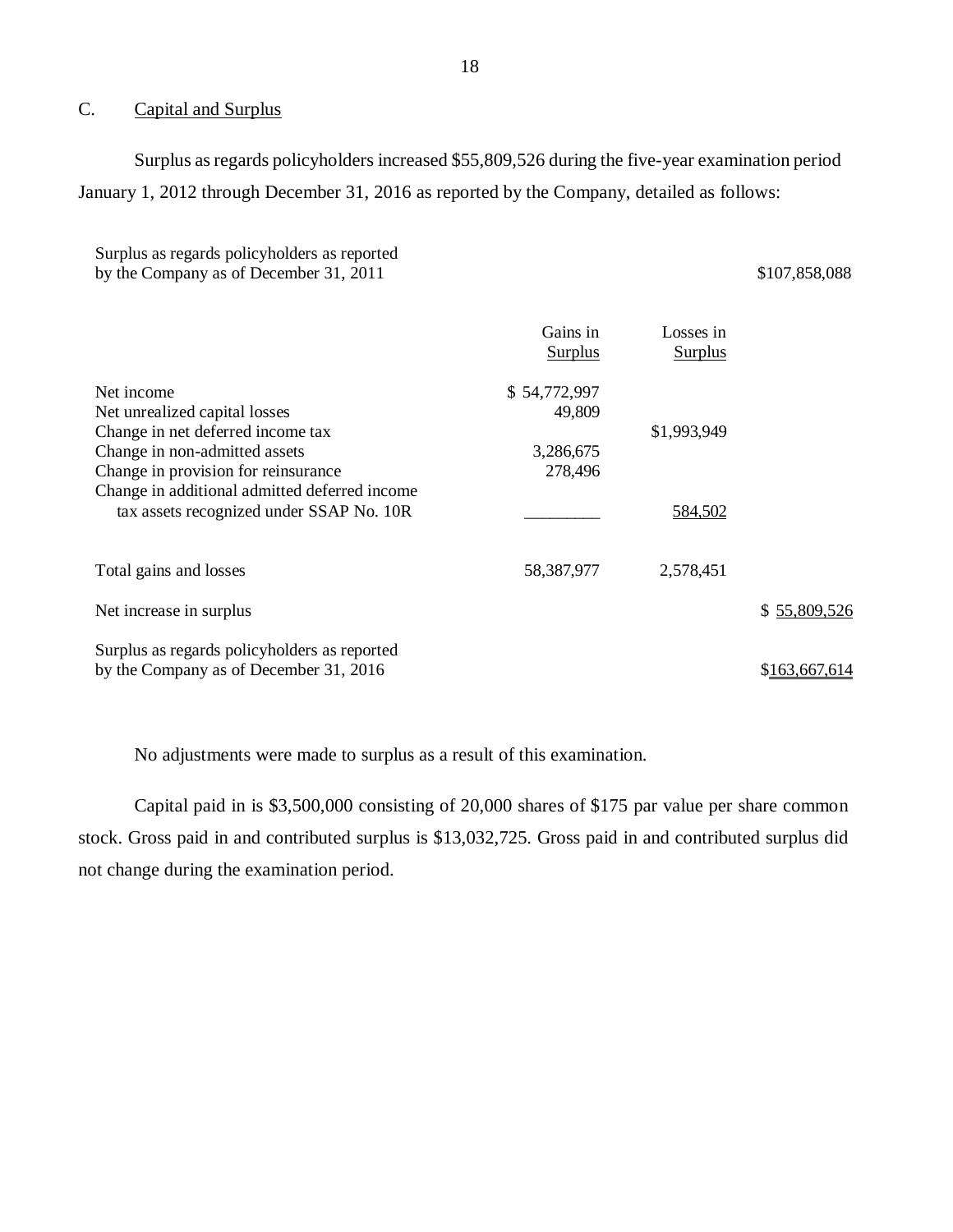### **4. LOSSES AND LOSS ADJUSTMENT EXPENSES**

The examination liability for the captioned items of \$77,391,715 is the same as reported by the Company as of December 31, 2016. The examination analysis of the Loss and Loss Adjustment Expense reserves was conducted in accordance with generally accepted actuarial principles and statutory accounting principles, including the NAIC Accounting Practices & Procedures Manual, Statement of Statutory Accounting Principle No. 55 ("SSAP No. 55").

Significant reserves are concentrated in the following lines of business: Other Liability - Claims-Made 24.7%, Other Liability - Occurrence 24.5% and Workers' Compensation 20.2%. Other Liability - Claims Made consists of Professional Liability coverage with respect to Directors & Officers, Errors & Omissions, Employment Practices Liability and Fiduciary. Other Liability - Occurrence consists of Personal Excess and General Liability.

### **5. COMPLIANCE WITH PRIOR REPORT ON EXAMINATION**

The prior report on examination contained three recommendations as follows (page numbers refer to the prior report):

### ITEM PAGE NO.

13

### A. Consolidated Federal Tax Allocation Agreement

It is again recommended that the Company amends its consolidated federal income tax allocation agreement include all participating parties pursuant to the provisions of Section 1505(d)(2) of the New York Insurance Law.

The Company has complied with this recommendation.

### B. Certified Public Accountant (CPA) Contract

It is recommended that the Company ensure that its contract with its CPA complies with Section 89.8(a) of Department Regulation 118. 14

The Company has complied with this recommendation.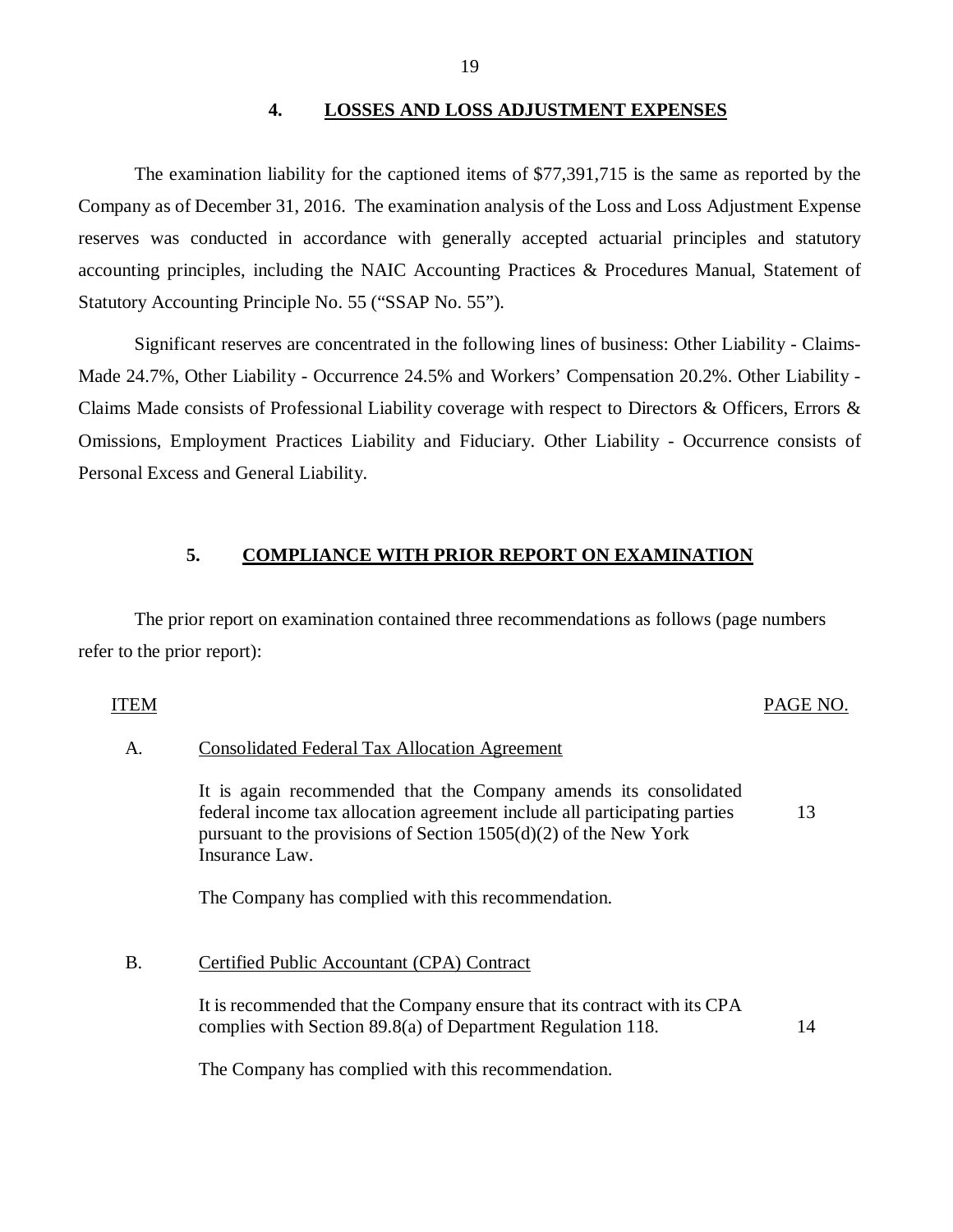### C. Conflict of Interest Statements

It is recommended that the Company require all of its officers, directors and key employees to complete a conflict of interest questionnaire on an annual basis and ensure that all questionnaires are completed accurately and signed. Additionally, it is recommended that the Company ensure that all completed questionnaires are maintained and available for inspection.

The Company has not complied with this recommendation. A similar comment is made in this report.

### **6. SUMMARY OF COMMENTS AND RECOMMENDATIONS**

### ITEM

### PAGE NO.

14

14

#### A. Accounts and Records

- i It is recommended that the Company comply with Section 312(b) of the New York Insurance Law by submitting the report on examination to its board of directors and having each director sign a statement and retain a copy that such member has received and read the report.
- ii It is again recommended that the Company require all of its officers, directors and key employees to complete a conflict of interest questionnaire on an annual basis and ensure that all questionnaires are competed accurately and signed. Additionally, it is again recommended that the Company ensure that all completed questionnaires are maintained and available for inspection.

#### 20

14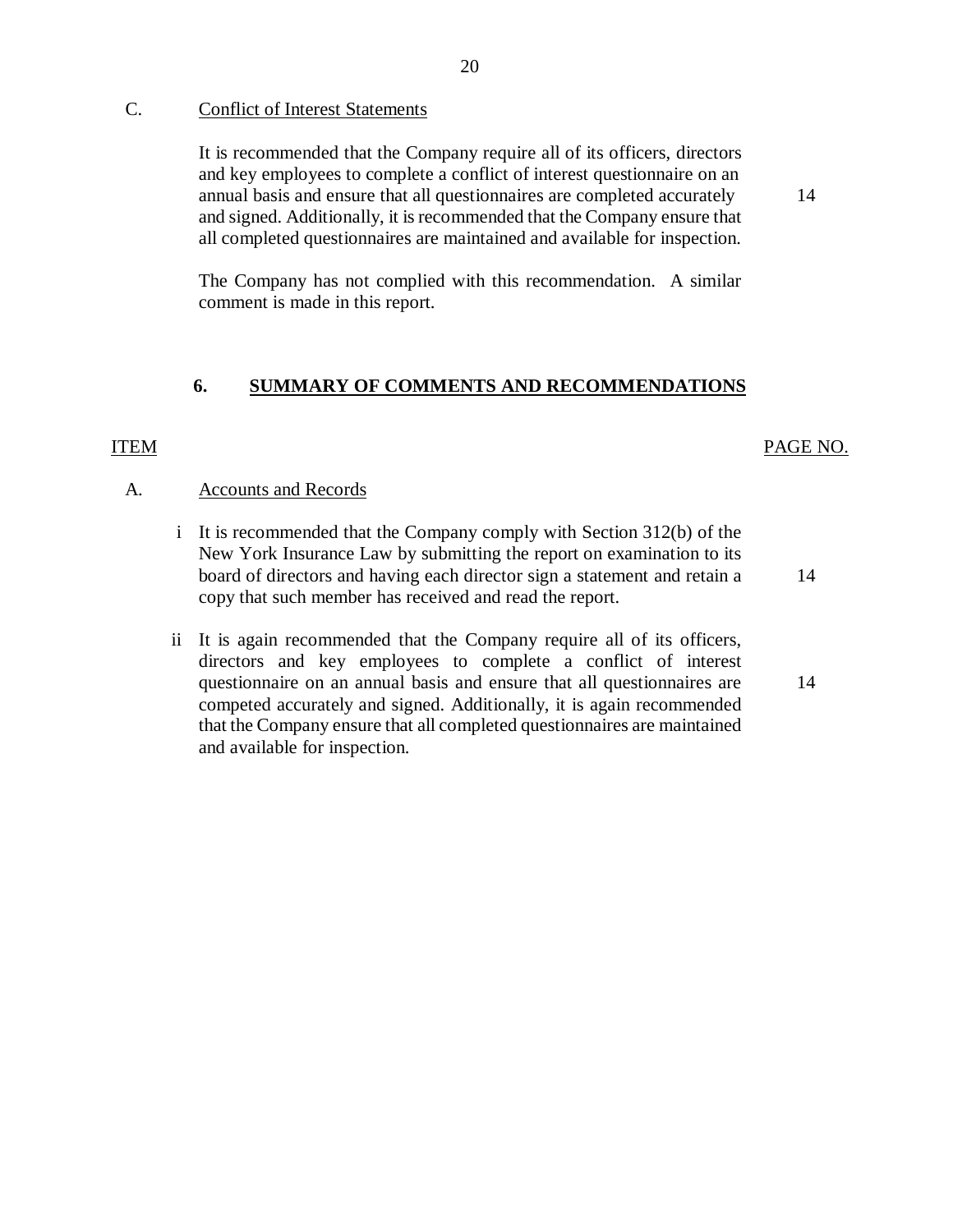Respectfully submitted,

Justin Mathew Senior Insurance Examiner

\_\_\_\_\_\_\_\_\_\_\_\_\_\_\_\_\_\_\_\_\_\_\_\_

### STATE OF NEW YORK ) )ss: COUNTY OF NEW YORK )

JUSTIN MATHEW, being duly sworn, deposes and says that the foregoing report, subscribed by him, is true to the best of his knowledge and belief.

Justin Mathew

Subscribed and sworn to before me

this  $\_\_\_\_\_\$  day of  $\_\_\_\_\_\_\_\_\_\_\$ , 2018.